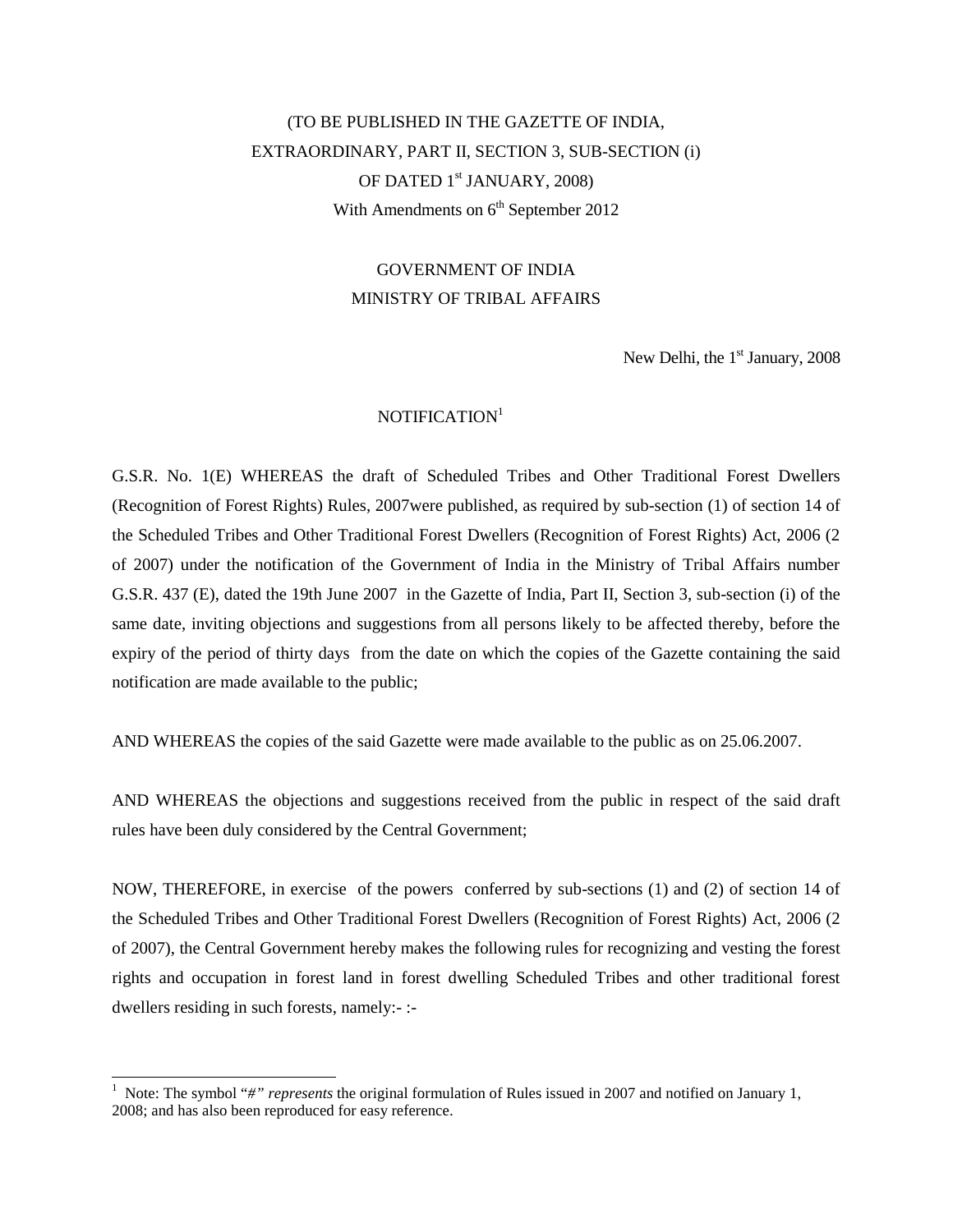**1. Short title, extent and commencement.**- (1) These rules may be called the Scheduled Tribes and Other Traditional Forest Dwellers (Recognition of Forest Rights) Rules, 2007<sup>2</sup>.

(2) They shall extend to the whole of India except the State of Jammu and Kashmir.

(3) They shall come into force on the date of their publication in the Official Gazette.

- **2. Definitions :-** (1) In these rules, unless the context otherwise requires,-
- a) "Act" means the Scheduled Tribes and Other Traditional Forest Dwellers (Recognition of Forest Rights) Act, 2006 (2 of 2007);
- b) "bona fide livelihood needs" means fulfilment of livelihood needs of self and family through exercise of any of the rights specified in sub-section (1) of section 3 of the Act and includes sale of surplus produce arising out of exercise of such rights: $3<sup>3</sup>$
- c) "claimant" means an individual, group of individuals, family or community making a claim for recognition and vesting of rights listed in the Act;

 $'(ca)$  "community rights" means the rights listed in clauses (b), (c), (d), (e), (h), (i), (j), (k) and (1) of subsection (1) of section  $3<sup>4</sup>$ 

d) disposal of minor forest produce" under clause (c) of sub-section (1) of section 3 shall include right to sell as well as individual or collective processing, storage, value addition, transportation within and outside forest area through appropriate means of transport for use of such produce or sale by gatherers or their cooperatives or associations or federations for livelihood;

#### **Explanation:**

(1) The transit permit regime in relation to transportation of minor forest produce shall be modified and given by the Committee constituted under clause (e) of sub-rule (1) of rule 4 or the person authorized by the Gram Sabha,

(2) This procedural requirement of transit permit in no way shall restrict or abridge the right to disposal of

<sup>&</sup>lt;sup>2</sup> Note that these Rules have been substantially amended by the Scheduled Tribes and Other Traditional Forest Dwellers (Recognition of Forest Rights) Amendment Rules, 2012 ( vide Notification No G.S.R. No. 669 (E).dated 6th September,2012)

 $3$  Substituted by Rule 2(1) of the Scheduled Tribes and Other Traditional Forest Dwellers (Recognition of Forest Rights) Amendment Rules, 2012 ( vide Notification No G.S.R. No. 669 (E).dated 6th September,2012)

*<sup>#</sup> Rule 2(1) (b) "bonafide livelihood needs" means fulfillment of sustenance needs of self and family through production or sale of produce resulting from self-cultivation of forest land as provided under clauses (a), (c) and (d) of sub-section (1) of section 3 of the Act;*

<sup>4</sup> Inserted by Rule 2 (ii) of the Scheduled Tribes and Other Traditional Forest Dwellers (Recognition of Forest Rights) Amendment Rules, 2012 ( vide Notification No G.S.R. No. 669 (E).dated 6th September,2012)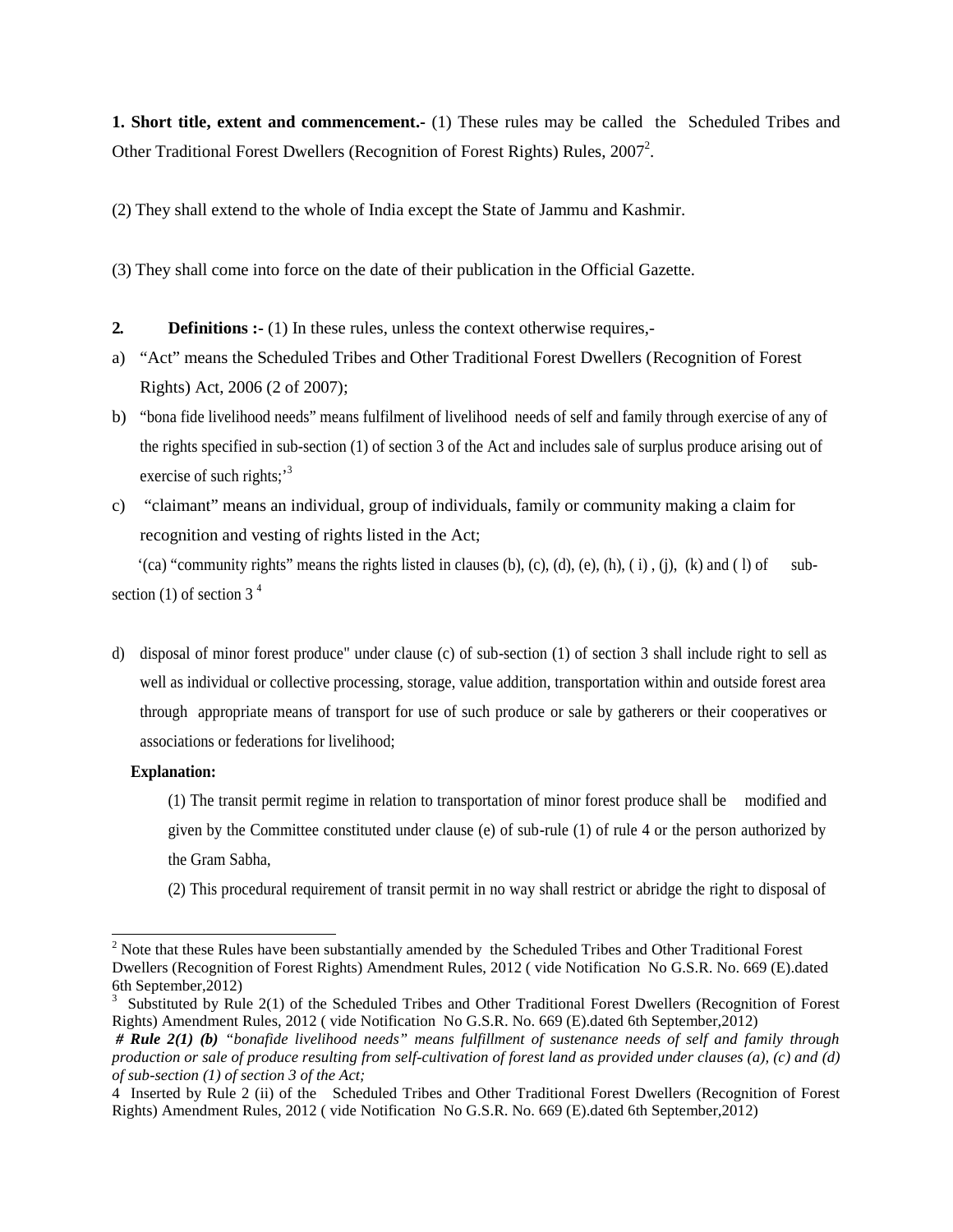minor forest produce,

(3) The collection of minor forest produce shall be free of all royalties or fees or any other charges'<sup>5</sup>

- e) "Forest Rights Committee" means a committee constituted by the Gram Sabha under rule 3;
- f) "section" means the section of the Act

(2) The words and expressions used and not defined in these rules but defined in the Act, shall have the meanings respectively assigned to them in the Act.

**2A. Identification of hamlets or settlements and process of their consolidation** - The State Government shall ensure that, -

- (a) every panchayat, within its boundaries, prepares a list of group of hamlets or habitations, unrecorded or unsurveyed settlements or forest villages or taungya villages, formally not part of any Revenue or Forest village record and have this list passed by convening Gram Sabha of each such habitation, hamlets or habitations included as villages for the purpose of the Act through a resolution in the Panchayat and submit such list to Sub Division Level Committee.
- (b) the Sub-Divisional Officers of the Sub Division Level Committee consolidate the lists of hamlets and habitations which at present are not part of any village but have been included as villages within the Panchayat through a resolution, and are formalised as a village either by adding to the existing village or otherwise after following the process as provided in the relevant State laws and that the lists are finalised by the District Level Committee after considering public comments, if any.
- (c) on finalisation of the lists of hamlets and habitations, the process of recognition and vesting of rights in these hamlets and habitations is undertaken without disturbing any rights, already recognized.<sup>6</sup>

<sup>&</sup>lt;sup>5</sup> Substituted by Rule 2(iii) of the Scheduled Tribes and Other Traditional Forest Dwellers (Recognition of Forest Rights) Amendment Rules, 2012 ( vide Notification No G.S.R. No. 669 (E).dated 6th September,2012)

*<sup>#</sup> Rule 2(1)(d) "disposal of minor forest produce" under clause (c) of sub-section (1) of section 3 of the Act shall include local level processing, value addition, transportation in forest area through head-loads, bicycle and handcarts for use of such produce or sale by the gatherer or the community for livelihood;*

<sup>6</sup> *Inserted by Rule 3 of the Scheduled Tribes and Other Traditional Forest Dwellers (Recognition of Forest Rights) Amendment Rules, 2012 ( vide Notification No G.S.R. No. 669 (E).dated 6th September,2012)*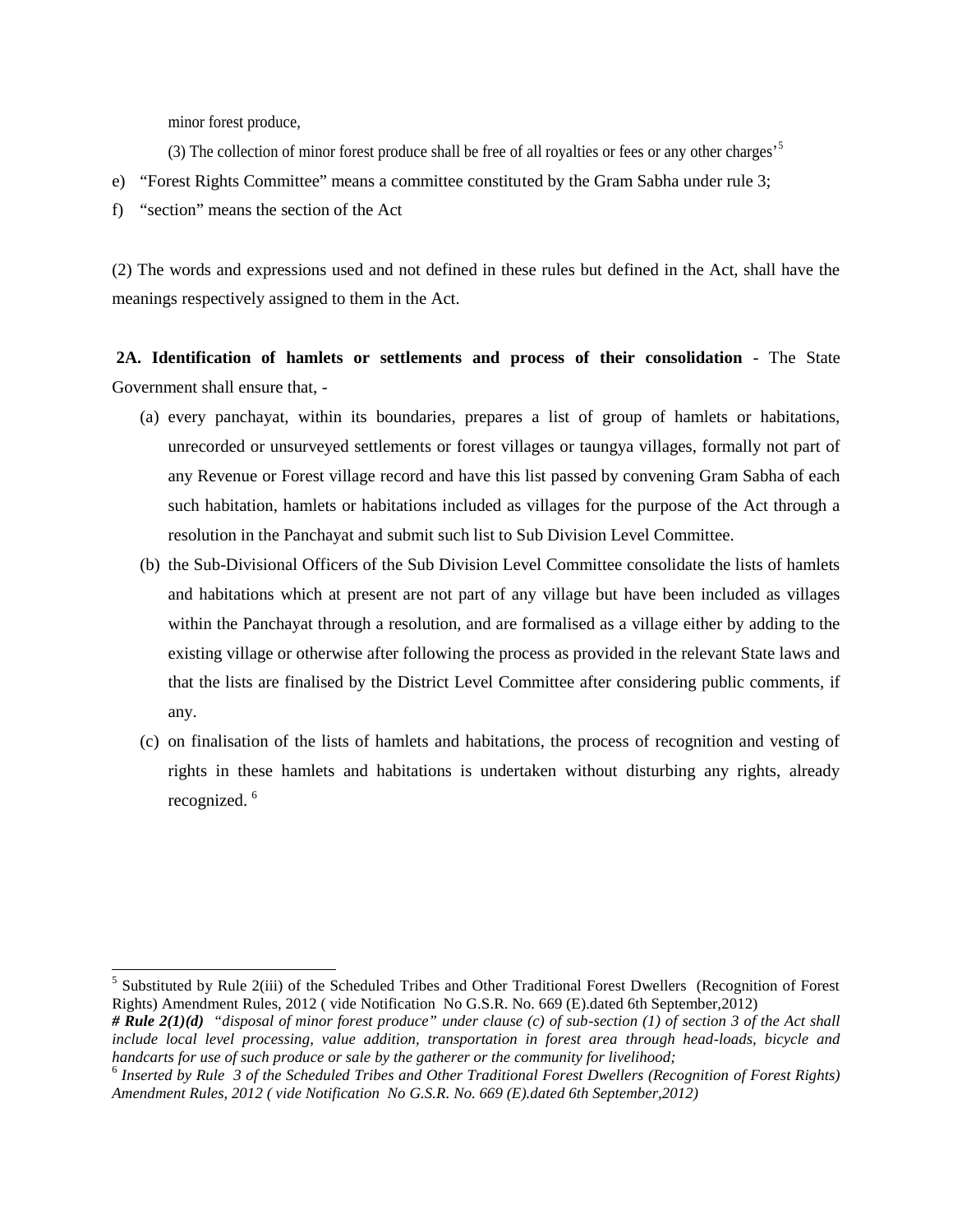#### **3. Gram Sabha.-**

(1) The Gram Sabhas shall be convened by the Gram Panchayat and in its first meeting it shall elect from amongst its members, a committee of not less than ten but not exceeding fifteen persons as members of the Forest Rights Committee, wherein at least two-third members shall be the Scheduled Tribes.<sup>7</sup>

Provided that not less than one-third of such members shall be women:

Provided further that where there are no Scheduled Tribes, at least one-third of such members shall be women.

(2) The Forest Rights Committee shall decide on a chairperson and a secretary and intimate it to the Sub-Divisional Level Committee.

(3) When a member of the Forest Rights Committee is also a claimant of individual forest right, he shall inform the Committee and shall not participate in the verification proceedings when his claim is considered.

(4) The Forest Rights Committee shall not reopen the forest rights recognized or the process of verification of the claims already initiated before the date of coming into force of the Scheduled Tribes and Other Traditional Forest Dwellers (Recognition of Forest Rights) Amendments Rules, 2012.<sup>8</sup>

# **4. Functions of the Gram Sabha.-**

- (1) The Gram Sabha shall -
- (a) initiate the process of determining the nature and extent of forest rights, receive and hear the claims relating thereto;
- (b) prepare a list of claimants of forests rights and maintain a register containing such details of claimants and their claims as the Central Government may by order determine;
- (c) pass a resolution on claims on forest rights after giving reasonable opportunity to interested persons and authorities concerned and forward the same to the Sub-Divisional Level Committee;
- (d) consider resettlement packages under clause (e) of sub section (2) of section 4 of the Act and pass appropriate resolutions; and

<sup>7</sup> Substituted by the words of Rule 4(a) of the Scheduled Tribes and Other Traditional Forest Dwellers (Recognition of Forest Rights) Amendment Rules, 2012 ( vide Notification No G.S.R. No. 669 (E).dated 6th September,2012

*<sup>#</sup> Rule 3 (1) "……wherein at least one-third members shall be the Scheduled Tribes"*

<sup>&</sup>lt;sup>8</sup> Inserted by Rule 4 (b) of the Scheduled Tribes and Other Traditional Forest Dwellers (Recognition of Forest Rights) Amendment Rules, 2012 ( vide Notification No G.S.R. No. 669 (E).dated 6th September,2012)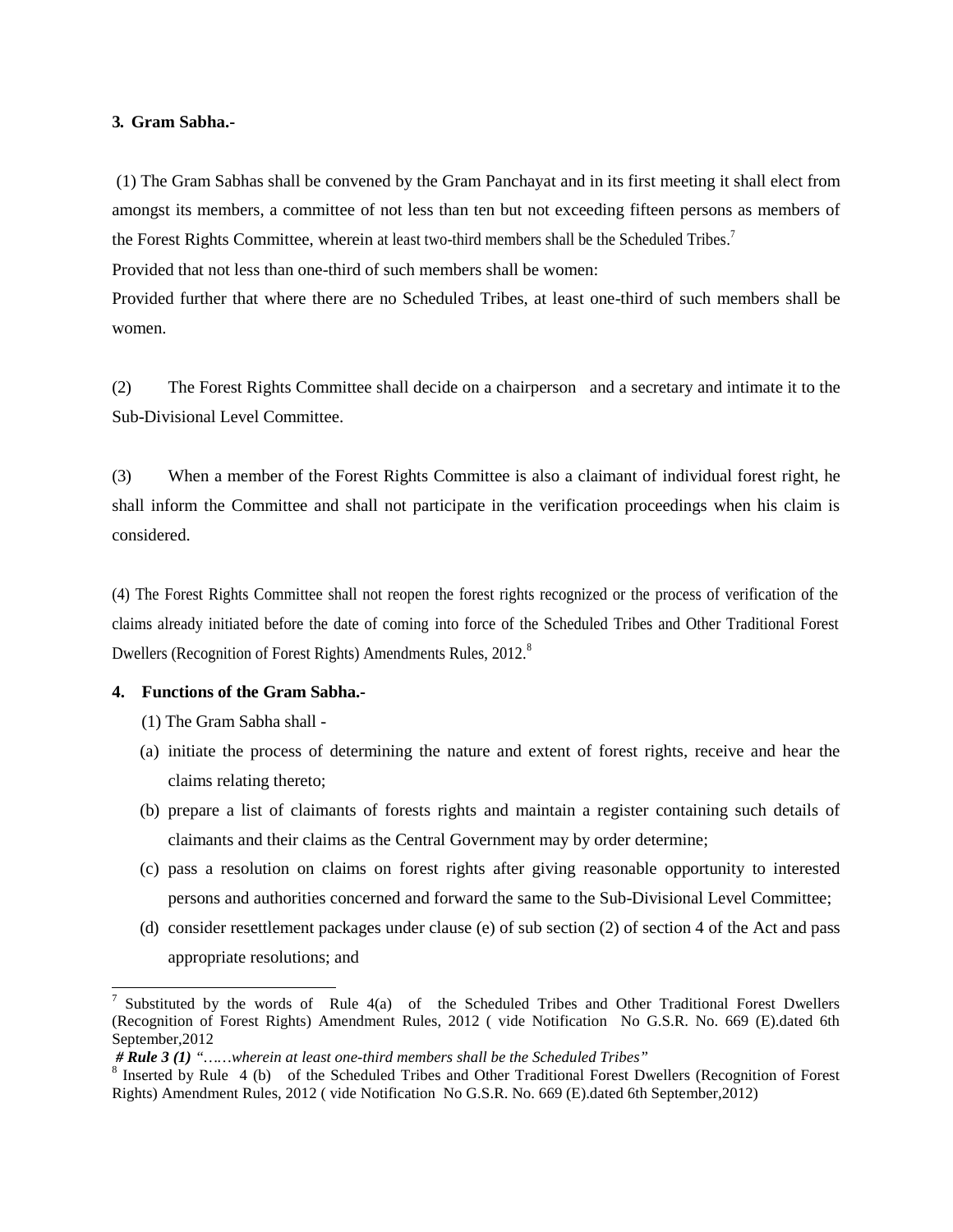- (e) Constitute Committees for the protection of wildlife, forest and biodiversity, from amongst its members, in order to carry out the provisions of section 5 of the Act.
- (f) monitor and control the committee constituted under clause (e) which shall prepare a conservation and management plan for community forest resources in order to sustainably and equitably manage such community forest resources for the benefit of forest dwelling Scheduled Tribes and other Traditional Forest Dwellers and integrate such conservation and management plan with the micro plans or working plans or management plans of the forest department with such modifications as may be considered necessary by the committee
- (g) Approve all decisions of the committee pertaining to issue of transit permits, use of income from sale of produce, or modification of management plans<sup>9</sup>.
- (2) The quorum of the Gram Sabha meeting shall not be less than one-half of all members of such Gram Sabha: Provided that at least one-third of the members present shall be women:

Provided further that where any resolutions in respect of claims to forest rights are to be passed, at least fifty per cent of the claimants to forest rights or their representatives shall be present:

Provided also that such resolutions shall be passed by a simple majority of those present and voting". <sup>10</sup>

(3) The Gram Sabha shall be provided with the necessary assistance by the authorities in the State.

**5. Sub-Divisional Level Committee: -** The State Government shall constitute Sub-Divisional Level Committee with the following members, namely:-

- (a) Sub-Divisional Officer or equivalent officer Chairperson;
- (b) Forest Officer in charge of a Sub-division or equivalent officer member;
- (c) three members of the Block or Tehsil level Panchayats to be nominated by the District Panchayat of whom at least two shall be the Scheduled Tribes preferably those who are forest dwellers, or who belong to the primitive tribal groups and where there are no Scheduled Tribes, two members who are preferably other traditional forest dwellers, and one shall be a woman member; or in areas covered

<sup>&</sup>lt;sup>9</sup> Inserted by Rule 5(i) of the Scheduled Tribes and Other Traditional Forest Dwellers (Recognition of Forest Rights) Amendment Rules, 2012 ( vide Notification No G.S.R. No. 669 (E).dated 6th September,2012)

 $10$  Substituted by Rule 5(ii) of the Scheduled Tribes and Other Traditional Forest Dwellers (Recognition of Forest Rights) Amendment Rules, 2012 ( vide Notification No G.S.R. No. 669 (E).dated 6th September,2012

*<sup>#</sup> Rule 4 (2) The quorum of the Gram Sabha meeting shall be not less than two thirds of all members of such Gram Sabha:*

*Provided that where there is a heterogeneous population of Scheduled Tribes and non Scheduled Tribes in any village, the members of the Scheduled Tribe, primitive tribal groups (PTGs) and pre-agricultural communities shall be adequately represented.*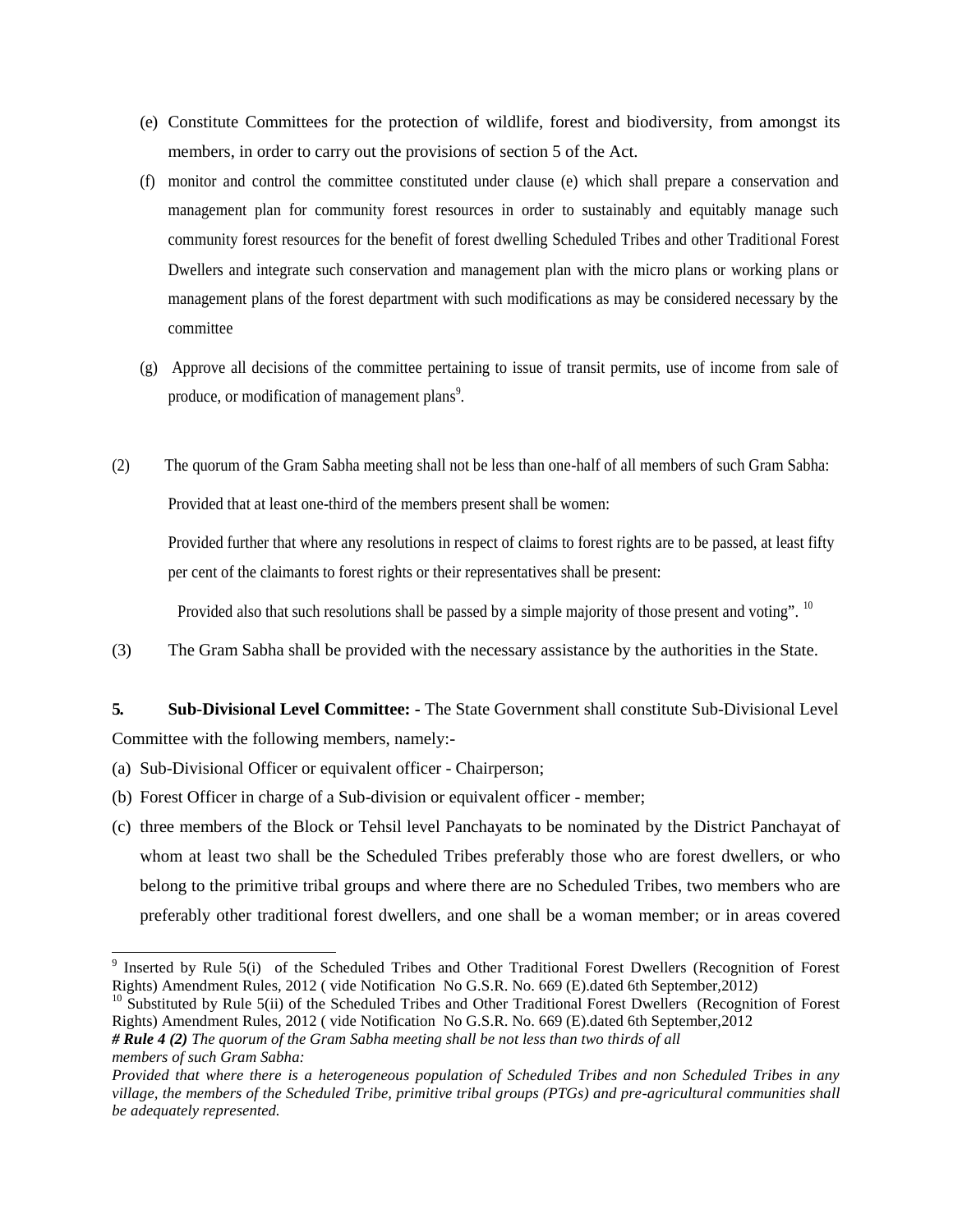under the Sixth Schedule to the Constitution, three members nominated by the Autonomous District Council or Regional Council or other appropriate zonal level, of whom at least one shall be a woman member; and

(d) an officer of the Tribal Welfare Department in-charge of the Sub-division or where such officer is not available the officer in-charge of the tribal affairs.

# **6. Functions of the Sub-Divisional Level Committee.-** The Sub-Divisional Level Committee (SDLC) shall -

- (a) provide information to each Gram Sabha about their duties and duties of holder of forest rights and others towards protection of wildlife, forest and biodiversity with reference to critical flora and fauna which need to be conserved and protected ;
- (b) provide forest and revenue maps and electoral rolls to the Gram Sabha or the Forest Rights Committee;
- (c) collate all the resolutions of the concerned Gram Sabhas;
- (d) consolidate maps and details provided by the Gram Sabhas;
- (e) examine the resolutions and the maps of the Gram Sabhas to ascertain the veracity of the claims;
- (f) hear and adjudicate disputes between Gram Sabhas on the nature and extent of any forest rights;
- (g) hear petitions from persons, including State agencies, aggrieved by the resolutions of the Gram Sabhas;
- (h) co-ordinate with other Sub-Divisional Level Committees for inter sub-divisional claims ;
- (i) prepare block or tehsil-wise draft record of proposed forest rights after reconciliation of government records;
- (j) forward the claims with the draft record of proposed forest rights through the Sub-Divisional Officer to the District Level Committee for final decision;
- (k) raise awareness among forest dwellers about the objectives and procedures laid down under the Act and in the rules ;
- (l) ensure easy and free availability of proforma of claims to the claimants as provided in Annexure-I (Forms A, B and C) of these rules." <sup>11</sup>
- (m) ensure that the Gram Sabha meetings are conducted in free, open and fair manner with requisite quorum.

<sup>&</sup>lt;sup>11</sup> Substituted by Rule 6 of the Scheduled Tribes and Other Traditional Forest Dwellers (Recognition of Forest Rights) Amendment Rules, 2012 ( vide Notification No G.S.R. No. 669 (E).dated 6th September,2012

*<sup>#</sup> Rule 6 (l) "ensure easy and free availability of proforma of claims to the claimants as provided in Annexure-I (Forms A & B) of these rules".*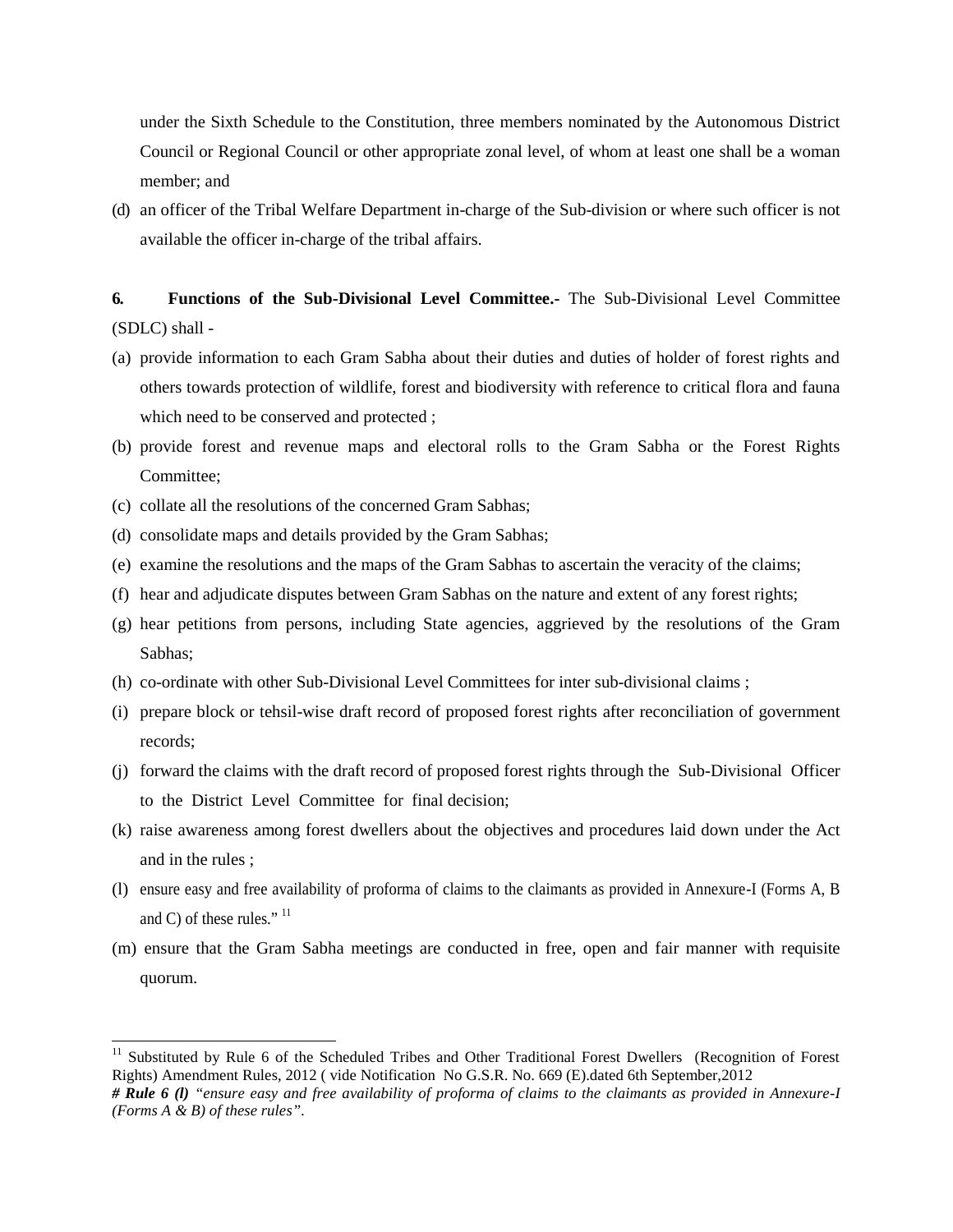**7. District Level Committee.-** The State Government shall constitute District Level Committee (DLC) with the following members, namely:-

(a) District Collector or Deputy Commissioner - Chairperson;

- (b) concerned Divisional Forest Officer or concerned Deputy Conservator of Forest member;
- (c) three members of the district panchayat to be nominated by the district panchayat, of whom at least two shall be the Scheduled Tribes preferably those who are forest dwellers, or who belong to members of the primitive tribal groups, and where there are no Scheduled Tribes, two members who are preferably other traditional forest dwellers, and one shall be a woman member; or in areas covered under the Sixth Schedule to the Constitution, three members nominated by the Autonomous District Council or Regional Council of whom at least one shall be a woman member; and
- (d) an officer of the Tribal Welfare Department in-charge of the district or where such officer is not available, the officer in charge of the tribal affairs.

#### **8. Functions of District Level Committee**.- The District Level Committee shall

- (a) ensure that the requisite information under clause (b) of rule 6 has been provided to Gram Sabha or Forest Rights Committee;
- (b) examine whether all claims, especially those of primitive tribal groups, pastoralists and nomadic tribes, have been addressed keeping in mind the objectives of the Act;
- (c) consider and finally approve the claims and record of forest rights prepared by the Sub-Divisional Level Committee;
- (d) hear petitions from persons aggrieved by the orders of the Sub-Divisional Level Committee;
- (e) co-ordinate with other districts regarding inter-district claims;
- (f) issue directions for incorporation of the forest rights in the relevant government records including record of rights;
- (g) ensure publication of the record of forest rights as may be finalized  $(**)$  <sup>12</sup>
- (h) ensure that a certified copy of the record of forest rights and title under the Act, as specified in Annexures II & III to these rules, is provided to the concerned claimant and the Gram Sabha respectively and  $13$
- (i) ensure that a certified copy of the record of the right to community forest resource and title under the Act, as specified in Annexure IV to these rules, is provided to the concerned Gram Sabha or the community whose rights

<sup>12</sup> The word "and" omitted by Rule 7(1) of the Scheduled Tribes and Other Traditional Forest Dwellers (Recognition of Forest Rights) Amendment Rules, 2012 ( vide Notification No G.S.R. No. 669 (E).dated 6th September,2012

<sup>&</sup>lt;sup>13</sup>The word "and" inserted by Rule 7 (ii) of the Scheduled Tribes and Other Traditional Forest Dwellers (Recognition of Forest Rights) Amendment Rules, 2012 ( vide Notification No G.S.R. No. 669 (E).dated 6th September,2012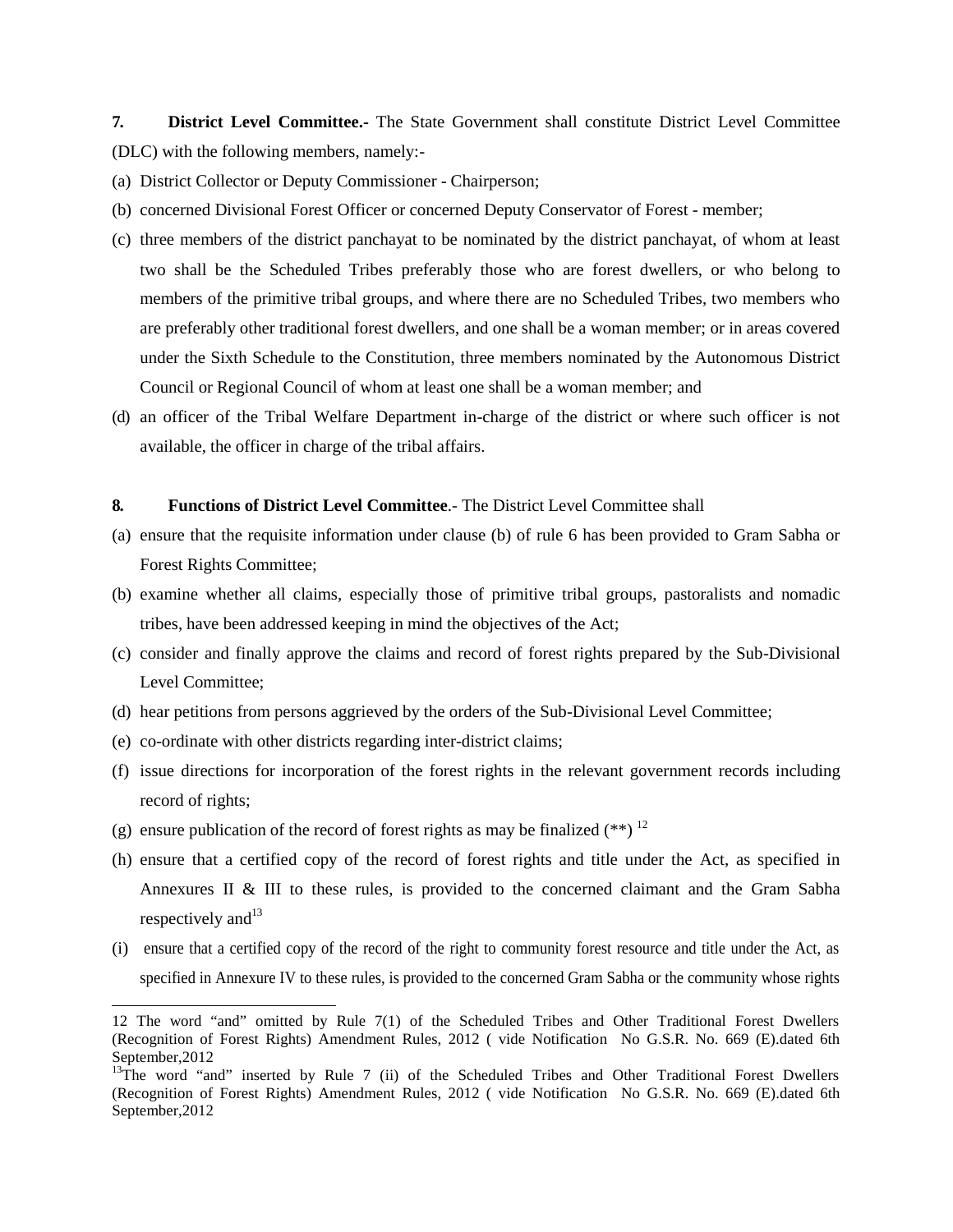over community forest resource have been recognized under clause (i) of sub-section(1) of Section 3.<sup>14</sup>

**9. State Level Monitoring Committee. -** The State Government shall constitute a State Level Monitoring Committee with the following members, namely:-

- (a) Chief Secretary Chairperson;
- (b) Secretary, Revenue Department member;
- (c) Secretary, Tribal or Social Welfare Department member;
- (d) Secretary, Forest Department member;
- (e) Secretary, Panchayati Raj member;
- (f) Principal Chief Conservator of Forests member;
- (g) three Scheduled Tribes member of the Tribes Advisory Council, to be nominated by the Chairperson of the Tribes Advisory Council and where there is no Tribes Advisory Council, three Scheduled Tribes members to be nominated by the State Government;
- (h) Commissioner, Tribal Welfare or equivalent who shall be the Member-Secretary.

# **10. Functions of the State Level Monitoring Committee.- The State Level Monitoring Committee shall –**

- (a) devise criteria and indicators for monitoring the process of recognition and vesting of forest rights;
- (b) monitor the process of recognition, verification and vesting of forest rights in the State;
- (c) meet at least once in three months to monitor the process of recognition, verification and vesting of forest rights, consider and address the field level problems, and furnish a quarterly report in the format appended as Annexure V to these rules, to the Central Government on their assessment regarding the status of claims, the compliance with the steps required under the Act, details of claims approved, reasons for rejection, if any and the status of pending claims.<sup>15</sup>
- (d) on receipt of a notice as mentioned in section 8 of the Act, take appropriate actions against the concerned authorities under the Act;
- (e) monitor resettlement under sub-section (2) of section 4 of the Act.
- (f) Specifically monitor compliance of the provisions contained in clause (m) of sub-section (1) of section 3 and sub-

<sup>&</sup>lt;sup>14</sup> Inserted by Rule 7(iii) of the Scheduled Tribes and Other Traditional Forest Dwellers (Recognition of Forest Rights) Amendment Rules, 2012 (vide Notification No G.S.R. No. 669 (E) dated 6th September, 2012).

<sup>&</sup>lt;sup>15</sup> Substituted by Rule 8 (i) of the Scheduled Tribes and Other Traditional Forest Dwellers (Recognition of Forest Rights) Amendment Rules, 2012 ( vide Notification No G.S.R. No. 669 (E).dated 6th September,2012

*<sup>#</sup> Rule 10 (c)."furnish a six monthly report on the process of recognition, verification and vesting of forest rights and submit to the nodal agency such returns and reports as may be called for by the nodal agency".*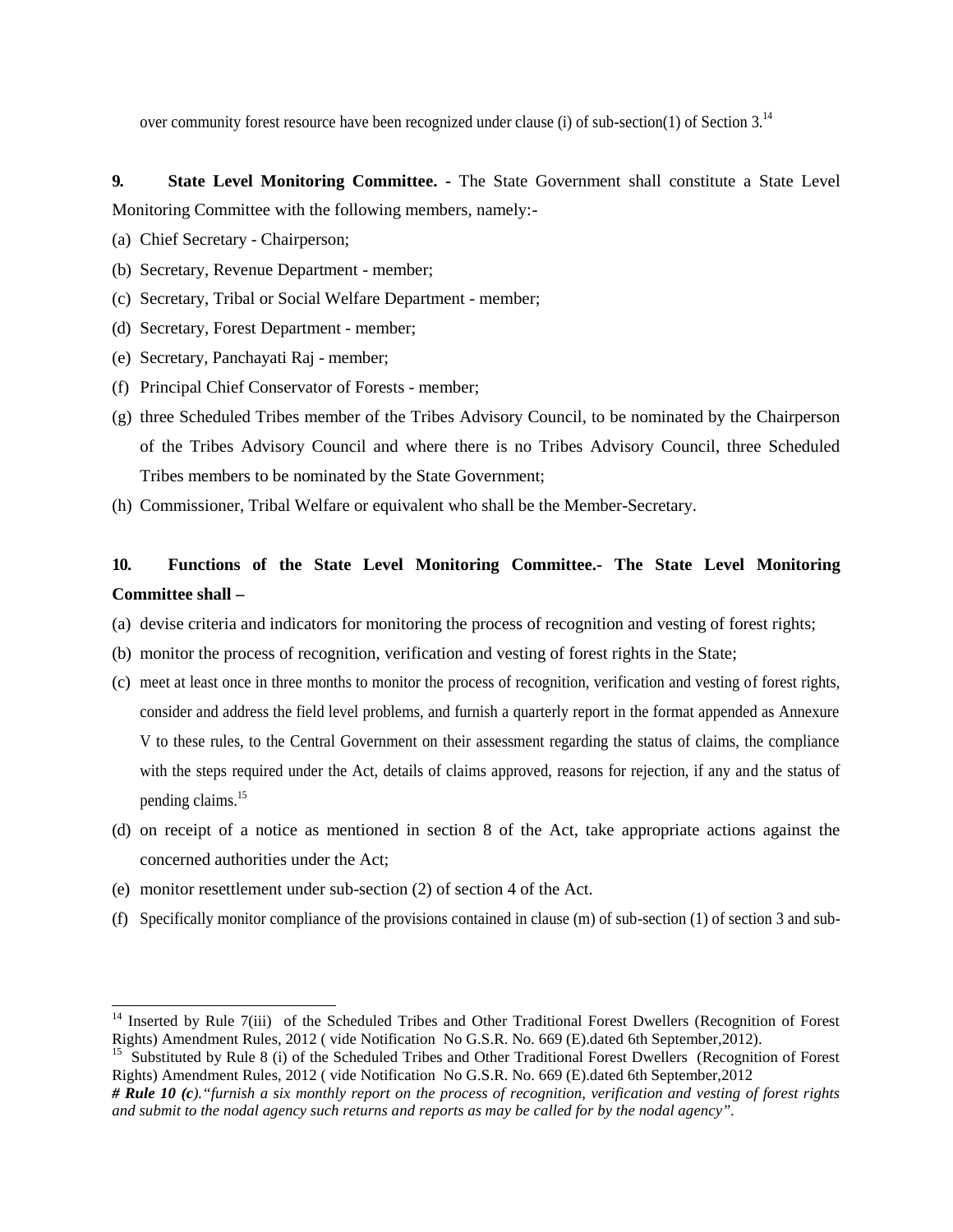section  $(8)$  of section 4.<sup>16</sup>

#### **11. Procedure for filing, determination and verification of claims by the Gram Sabha.-**

- (1) The Gram Sabhas shall :-
- (a) call for claims and authorize the Forest Rights Committee to accept the claims in the Form as provided in Annexure-I of these rules and such claims shall be made within a period of three months from the date of such calling of claims along with at least two of the evidences mentioned in rule 13, shall be made within a period of three months:

Provided that the Gram Sabha may, if consider necessary, extend such period of three months after recording the reasons thereof in writing.

- (b) fix a date for initiating the process of determination of its community forest resource and intimate the same to the adjoining Gram Sabhas where there are substantial overlaps, and the Sub-Divisional Level Committee.
- (2) The Forest Rights Committee shall assist the Gram Sabha in its functions to
- (i) receive, acknowledge and retain the claims in the specified form and evidence in support of such claims;
- (ii) prepare the record of claims and evidence including maps;
- (iii) prepare a list of claimants on forest rights;
- (iv) verify claims as provided in these rules;

(v) present their findings on the nature and extent of the claim before the Gram Sabha for its consideration.

(3) Every claim received shall be duly acknowledged in writing by the Forest Rights Committee.

(4) The Forest Rights Committee shall also prepare the claims on behalf of Gram Sabha for "community forest rights in Form B and the right over community forest resource under clause (i) of sub-section (1) of Section 3 in Form  $C<sup>17</sup>$ 

(5) The Gram Sabha shall on receipt of the findings under clause (v) of sub-rule (2), meet with prior

<sup>&</sup>lt;sup>16</sup> Inserted by Rule 8(ii) of the Scheduled Tribes and Other Traditional Forest Dwellers (Recognition of Forest Rights) Amendment Rules, 2012 ( vide Notification No G.S.R. No. 669 (E).dated 6th September,2012)

 $17$  The word "community forest rights in Form B" substituted by Rule 9 of the Scheduled Tribes and Other Traditional Forest Dwellers (Recognition of Forest Rights) Amendment Rules, 2012 ( vide Notification No G.S.R. No. 669 (E).dated 6th September,2012)

*<sup>#</sup> Rule 11(4 )* "*community forest rights in Form B"*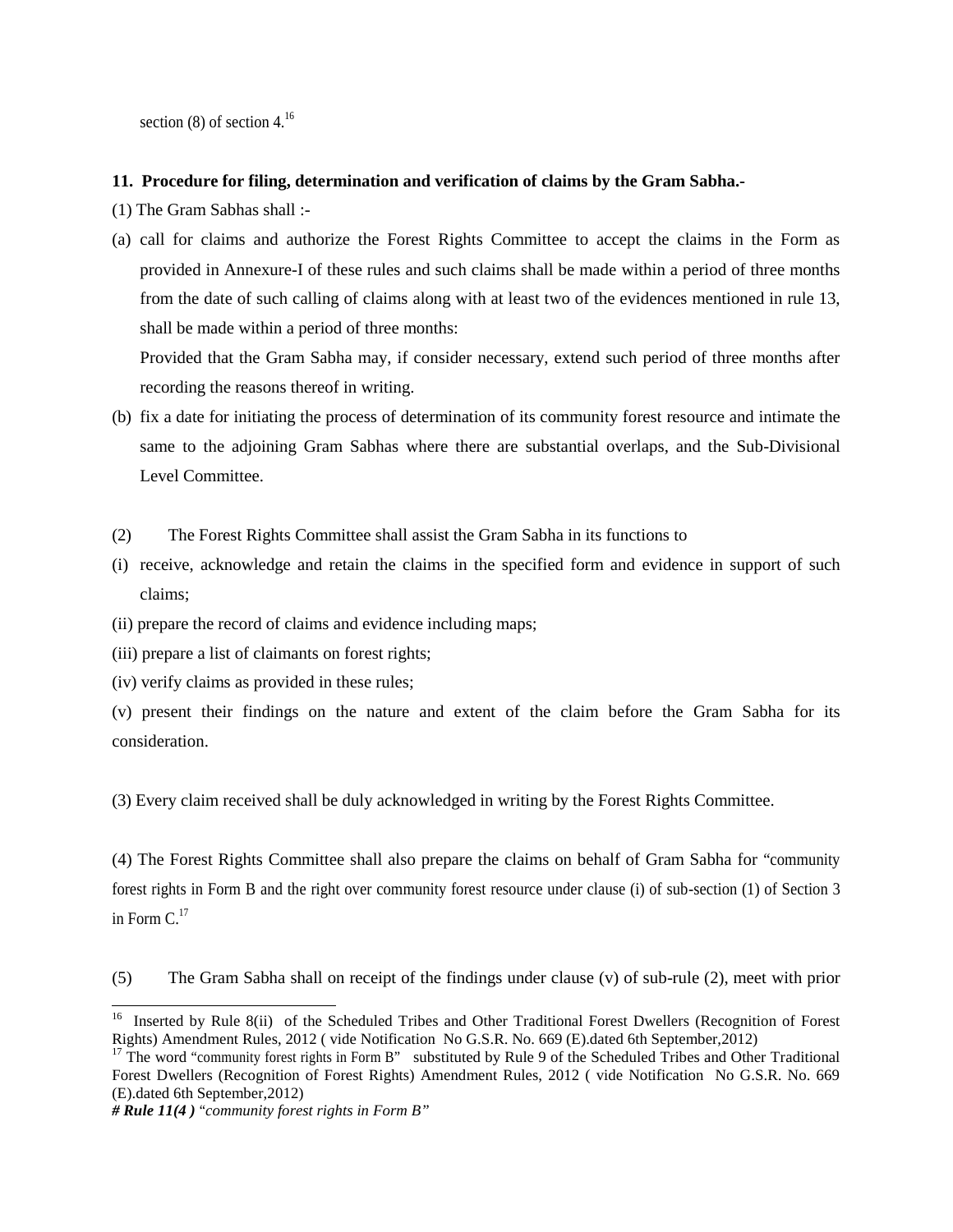notice, to consider the findings of the Forest Rights Committee, pass appropriate resolutions, and shall forward the same to the Sub-Divisional Level Committee.

(6) The Secretary of Gram Panchayat will also act as Secretary to the Gram Sabhas in discharge of its functions.

## **12. Process of verifying claims by Forest Rights Committee:**

(1) The Forest Rights Committee shall, after due intimation to the concerned claimant and the Forest Department :-

- (a) visit the site and physically verify the nature and extent of the claim and evidence on the site;
- (b) receive any further evidence or record from the claimant and witnesses;
- (c) ensure that the claim from pastoralists and nomadic tribes for determination of their rights, which may either be through individual members, the community or traditional community institution, are verified at a time when such individuals, communities or their representatives are present;
- (d) ensure that the claim from member of a primitive tribal group or pre-agricultural community for determination of their rights to habitat, which may either be through their community or traditional community institution, are verified when such communities or their representatives are present; and
- (e) prepare a map delineating the area of each claim indicating recognizable landmarks.
- (f) delineate the customary boundaries of the community forest resource with other members of the Gram Sabha including elders who are well versed with such boundaries and customary access
- (g) prepare a community forest resource map with recognizable land marks and through substantial evidence as enumerated in sub-rule (2)of rule 13 and thereafter, such community forest resource claim shall be approved by a resolution of the Gram Sabha passed by a simple majority.

Explanation: The delineation of community forest resource may include existing legal boundaries such as reserve forest, protected forest, National Parks and Sanctuaries and such delineation shall formalize and recognize the powers of the community in access, conservation and sustainable use of such community forest resources<sup>",18</sup>

(2) The Forest Rights Committee' shall then record its findings on the claim and present the same to the Gram Sabha for its consideration.

<sup>&</sup>lt;sup>18</sup> Inserted by Rule 10 of the Scheduled Tribes and Other Traditional Forest Dwellers (Recognition of Forest Rights) Amendment Rules, 2012 ( vide Notification No G.S.R. No. 669 (E).dated 6th September,2012)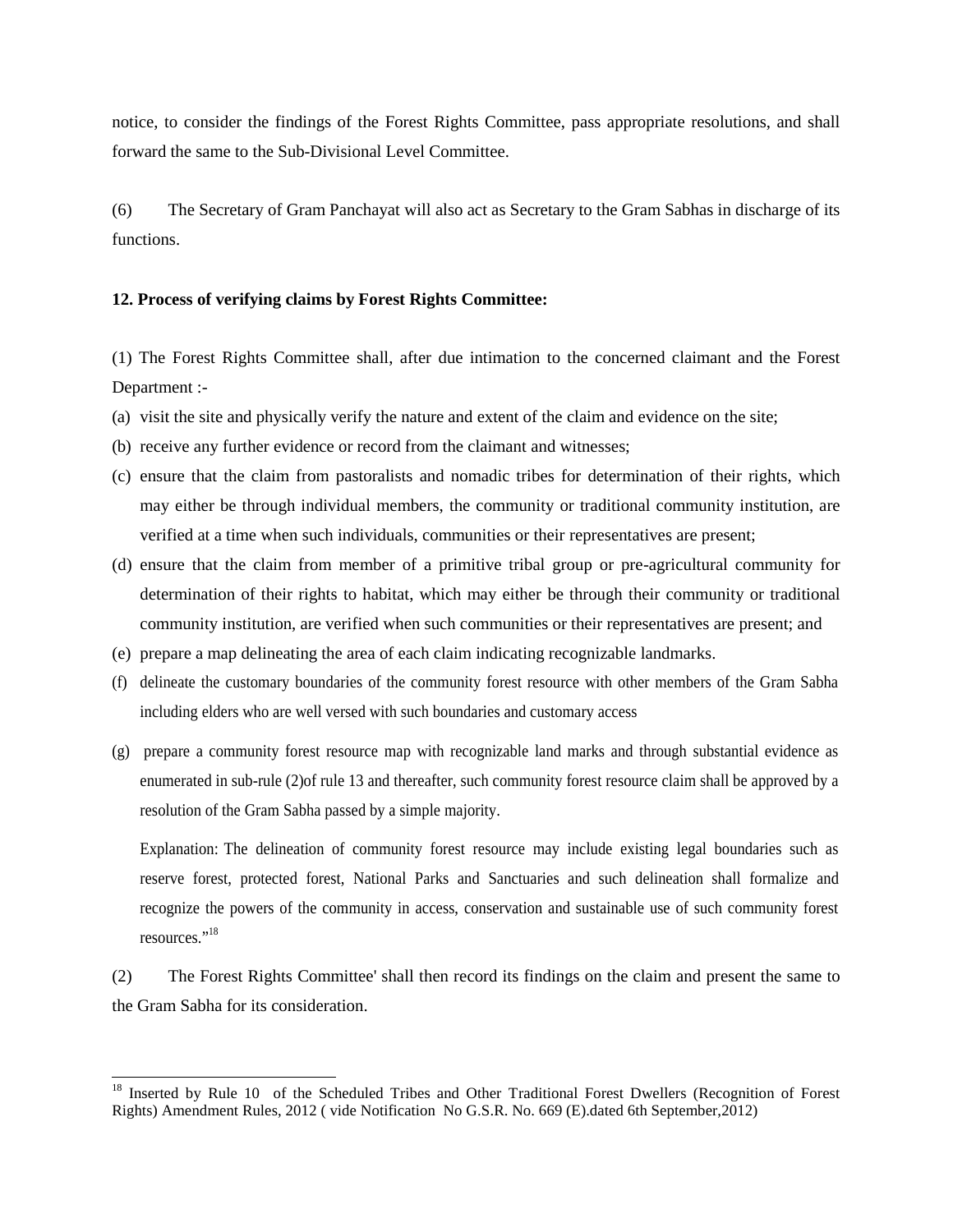(3) If there are conflicting claims in respect of the traditional or customary boundaries of another village or if a forest area is used by more than one Gram Sabha, the Forest Rights Committees of the respective Gram Sabhas shall meet jointly to consider the nature of enjoyment of such claims and submit the findings to the respective Gram Sabhas in writing: Provided that if the Gram Sabhas are not able to resolve the conflicting claims, it shall be referred by the Gram Sabha to the Sub-Divisional Level Committee for its resolution.

(4) On a written request of the Gram Sabha or the Forest Rights Committee for information, records or documents, the concerned authorities shall provide an authenticated copy of the same to the Gram Sabha or Forest Rights Committee, as the case may be, and facilitate its clarification, if required, through an authorized officer.

#### **12 A. Process of recognition of rights.-**

(1) On receipt of intimation from the Forest Rights Committee, the officials of the Forest and Revenue departments shall remain present during the verification of the claims and the verification of evidences on the site and shall sign the proceedings with their designation, date and comments, if any.

(2) If any objections are made by the Forest or Revenue departments at a later date to a claim approved by the Gram Sabha, for the reason that their representatives were absent during field verification, the claim shall be remanded to the Gram Sabha for re-verification by the committee where objection has been raised and if the representatives again fail to attend the verification process the Gram Sabha's decision on the field verification shall be final.

(3) In the event of modification or rejection of a claim by the Gram Sabha or a recommendation for modification or rejection of a claim forwarded by the Sub-Divisional Level Committee to the District Level Committee, such decision or recommendation on the claim shall be communicated in person to the claimant to enable him to prefer a petition to the Sub-Divisional Level Committee or District Level Committee as the case may be, within a period of sixty days which shall be extendable to a period of thirty days at the discretion of the above said committees.

(4) If any other state agency desires to object to a decision of the Gram Sabha or the Sub-Divisional Level Committee, it shall file an appeal before the Sub-Divisional Level Committee or the District Level Committee, as the case may be, which shall be decided by the Committee (in the absence of the representative of the concerned agency, if any) after hearing the claimant.

(5) No petition of the aggrieved person shall be disposed of, unless he has been given a reasonable opportunity to present anything in support of his claim.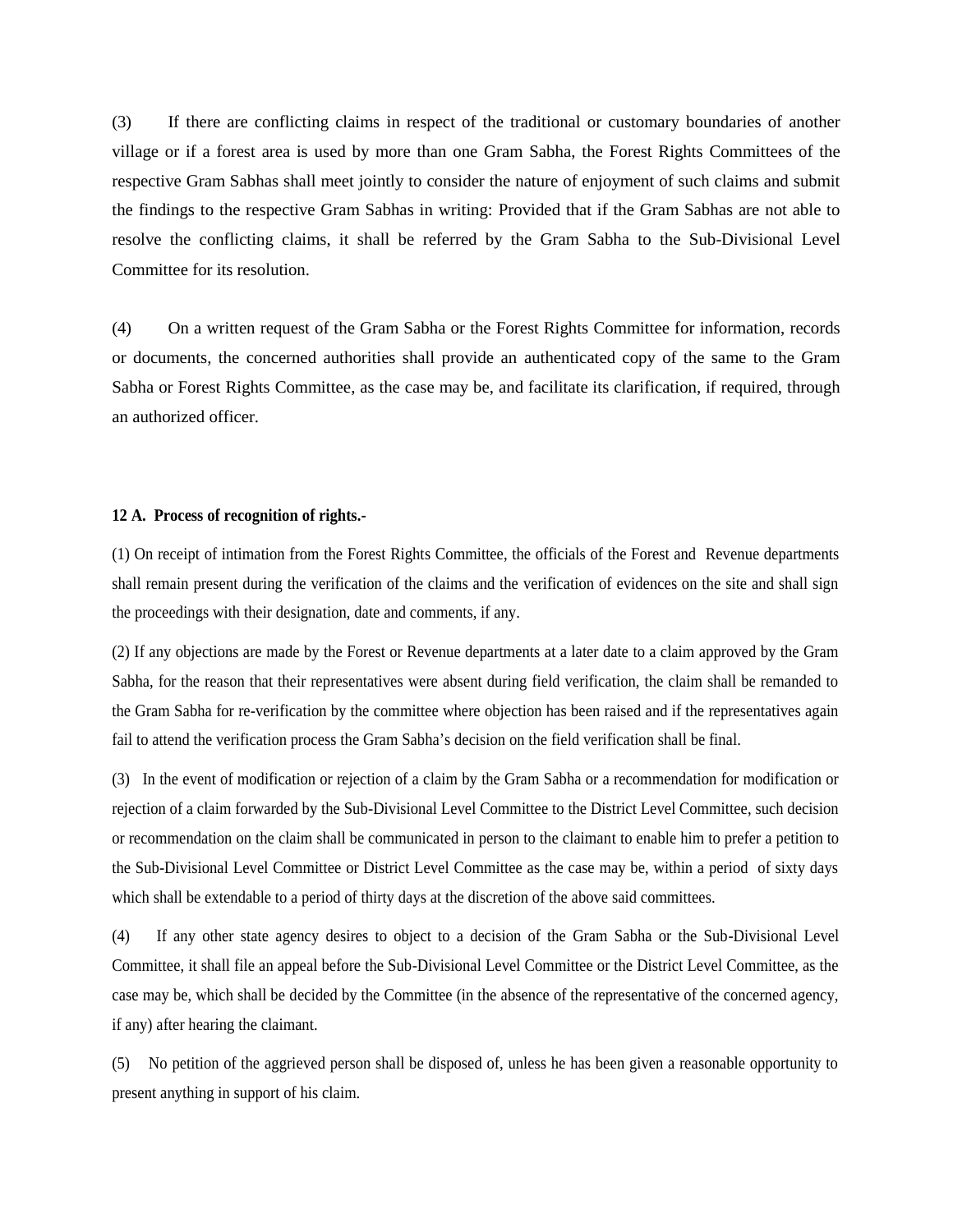(6) The Sub-Divisional Level Committee or the District Level Committee shall remand the claim to the Gram Sabha for re-consideration instead of modifying or rejecting the same, in case the resolution or the recommendation of the Gram Sabha is found to be incomplete or prima-facie requires additional examination.

(7) In cases where the resolution passed by the Gram Sabha, recommending a claim, with supporting documents and evidence, is upheld by the Sub-Divisional Level Committee with or without modifications, but the same is not approved by the District Level Committee, the District Level Committee shall record detailed reasons for not accepting the recommendations of the Gram Sabha or the Sub-Divisional Level Committee as the case may be, in writing, and a copy of the order of the District Level Committee along with the reasons shall be made available to the claimant or the Gram Sabha or the Community as the case may be.

(8) The land rights for self-cultivation recognised under clause (a) of sub-section (1) of section 3 shall be, within the specified limit, including the forest lands used for allied activities ancillary to cultivation, such as, for keeping cattle, for winnowing and other post-harvest activities, rotational fallows, tree crops and storage of produce.

(9) On completion of the process of settlement of rights and issue of titles as specified in Annexure II, III and IV of these rules, the Revenue and the Forest departments shall prepare a final map of the forest land so vested and the concerned authorities shall incorporate the forest rights so vested in the revenue and forest records, as the case may be, within the specified period of record updation under the relevant State laws or within a period of three months, whichever is earlier.

(10) All decisions of the Sub-Divisional Level Committee and District Level Committee that involve modification or rejection of a Gram Sabha resolution or recommendation of the Sub Divisional Level Committee shall give detailed reasons for such modification or rejection, as the case may be:

Provided that no recommendation or rejection of claims shall be merely on any technical or procedural grounds:

Provided further that no committee (except the Gram Sabha or the Forest Rights Committee) at the Block or Panchayat or forest beat or range level, or any individual officer of any rank shall be empowered to receive claims or reject, modify, or decide any claim on forest rights.

(11) The Sub-Divisional Level Committee or the District Level Committee shall consider the evidence specified in rule 13 while deciding the claims and shall not insist upon any particular form of documentary evidence for consideration of a claim.

Explanation: 1. Fine receipts, encroacher lists, primary offence reports, forest settlement reports, and similar documentation by whatever name called, arisen during prior official exercise, or the lack thereof, shall not be the sole basis for rejection of any claim.

2. The satellite imagery and other uses of technology may supplement other form of evidence and shall not be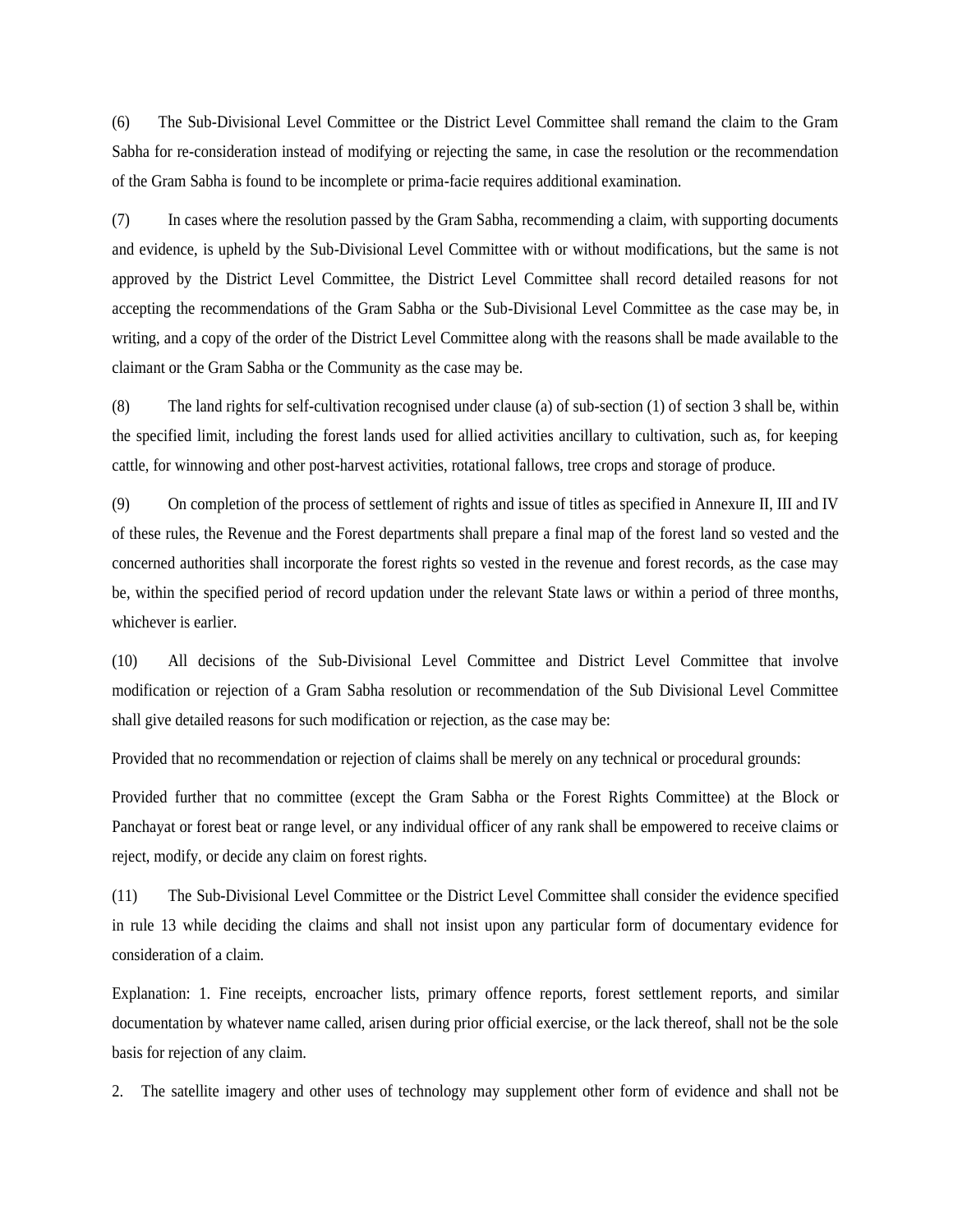treated as a replacement. <sup>19</sup>

#### **12 B. Process of Recognition of Community Rights:-**

(1) The District Level Committee shall, in view of the differential vulnerability of Particularly Vulnerable Tribal Groups as described in clause (e) of sub-section (i) of section 3 amongst the forest dwellers, ensure that all Particularly Vulnerable Tribal Groups receive habitat rights, in consultation with the concerned traditional institutions of Particularly Vulnerable Tribal Groups and their claims for habitat rights are filed before the concerned Gram Sabhas, wherever necessary by recognizing floating nature of their Gram Sabhas.

(2) The District Level Committee shall facilitate the filing of claims by pastoralists, transhumant and nomadic communities as described in clause (d) of sub-section (i) of section 3 before the concerned Gram Sabhas.

(3) The District Level Committee shall ensure that the forest rights under clause (i) of sub-section (1) of section 3 relating to protection, regeneration or conservation or management of any community forest resource, which forest dwellers might have traditionally been protecting and conserving for sustainable use, are recognized in all villages with forest dwellers and the titles are issued.

(4) In case where no community forest resource rights are recognized in a village, the reasons for the same shall be recorded by the Secretary of the District Level Committee.

(5) The conversion of forest villages, unrecorded settlement under clause (h) of section 3 shall include the actual land-use of the village in its entirety, including lands required for current or future community uses, like, schools, health facilities and public spaces."<sup>20</sup>

#### **13. Evidence for determination of forest rights.-**

(1) The evidence for recognition and vesting of forest rights shall, inter alia, include -

- (a) public documents, Government records such as Gazetteers, Census, survey and settlement reports, maps, satellite imagery, working plans, management plans, micro-plans, forest enquiry reports, other forest records, record of rights by whatever name called, pattas or leases , reports of committees and commissions constituted by the Government, Government orders, notifications, circulars, resolutions;
- (b) Government authorised documents such as voter identity card, ration card, passport, house tax

<sup>&</sup>lt;sup>19</sup> Inserted by Rule 11 of the Scheduled Tribes and Other Traditional Forest Dwellers (Recognition of Forest Rights) Amendment Rules, 2012 ( vide Notification No G.S.R. No. 669 (E).dated 6th September,2012)

<sup>&</sup>lt;sup>20</sup> Inserted by Rule 11 of the Scheduled Tribes and Other Traditional Forest Dwellers (Recognition of Forest Rights) Amendment Rules, 2012 ( vide Notification No G.S.R. No. 669 (E).dated 6th September,2012)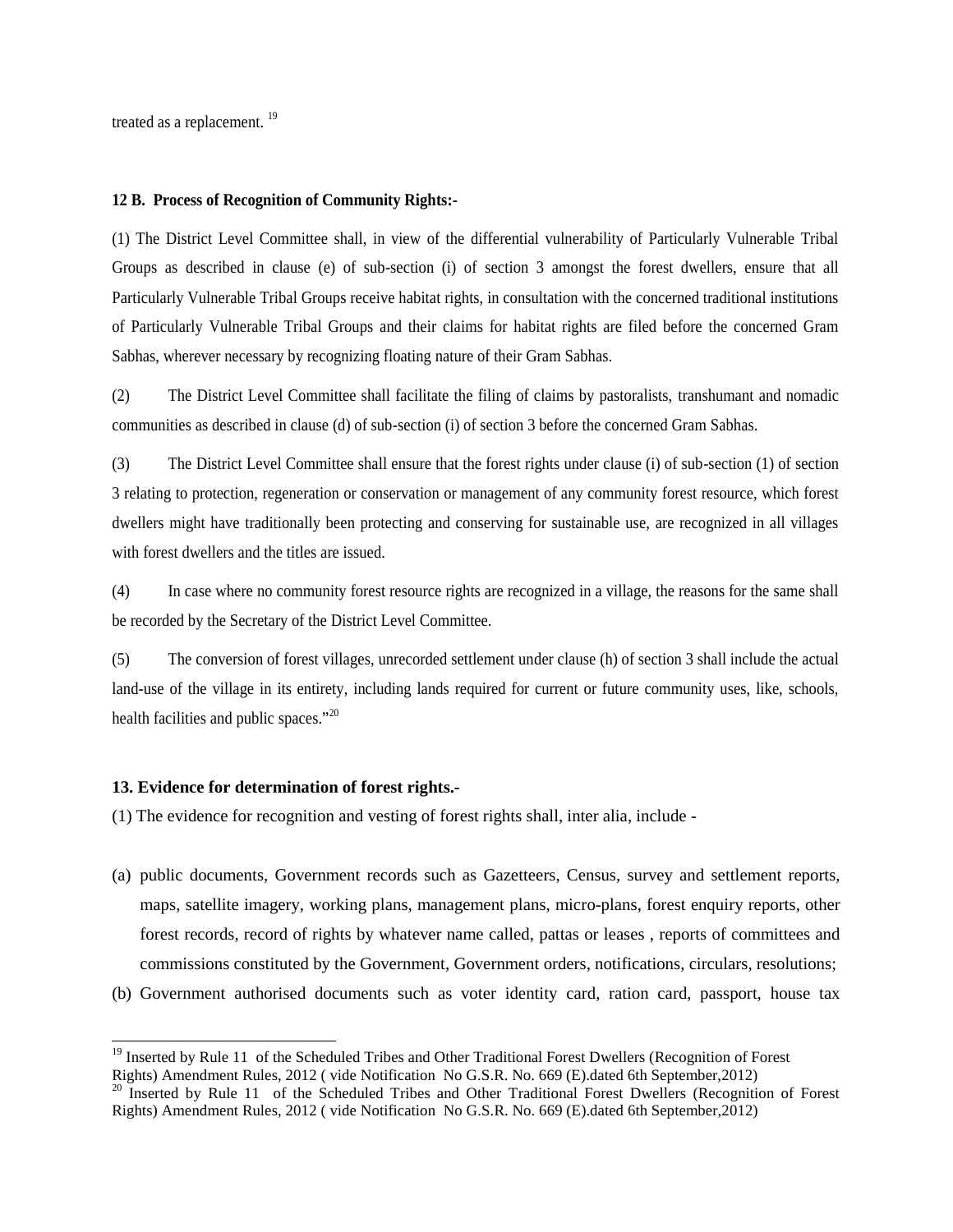receipts, domicile certificates;

- (c) physical attributes such as house, huts and permanent improvements made to land including levelling, bunds, check dams and the like;
- (d) quasi-judicial and judicial records including court orders and judgments;
- (e) research studies, documentation of customs and traditions that illustrate the enjoyment of any forest rights and having the force of customary law, by reputed institutions, such as Anthropological Survey of India;
- (f) any record including maps, record of rights, privileges, concessions, favours, from erstwhile princely States or provinces or other such intermediaries;
- (g) traditional structures establishing antiquity such as wells, burial grounds, sacred places;
- (h) genealogy tracing ancestry to individuals mentioned in earlier land records or recognized as having been legitimate resident of the village at an earlier period of time;
- (i) Statement of elders other than claimants, reduced in writing.
- (2) An evidence for "Community Forest Resource"<sup>21</sup> inter alia, include –
- *(a)* community rights such as nistar by whatever name called;
- *(b)* traditional grazing grounds; areas for collection of roots and tubers, fodder, wild edible fruits and other minor forest produce; fishing grounds; irrigation systems; sources of water for human or livestock use, medicinal plant collection territories of herbal practitioners;
- *(c)* remnants of structures built by the local community, sacred trees, groves and ponds or riverine areas, burial or cremation grounds;
- *(d)* Government records or earlier classification of current reserve forest as protected forest or as gochar or other village common lands, nistari forests
- (e) Earlier or current practice of traditional agriculture."<sup>22</sup>

(3) The Gram Sabha, the Sub-Divisional Level Committee and the District Level Committee shall consider more than one of the above-mentioned evidences in determining the forest rights.

#### **14. Petitions to Sub-Divisional Level Committee.-**

 $21$  Substituted by Rule 12(i) of the Scheduled Tribes and Other Traditional Forest Dwellers (Recognition of Forest Rights) Amendment Rules, 2012 ( vide Notification No G.S.R. No. 669 (E).dated 6th September,2012) *# Rule 13* "*community forest rights"*

<sup>&</sup>lt;sup>22</sup> Inserted by Rule 12 (2) of the Scheduled Tribes and Other Traditional Forest Dwellers (Recognition of Forest Rights) Amendment Rules, 2012 ( vide Notification No G.S.R. No. 669 (E).dated 6th September,2012)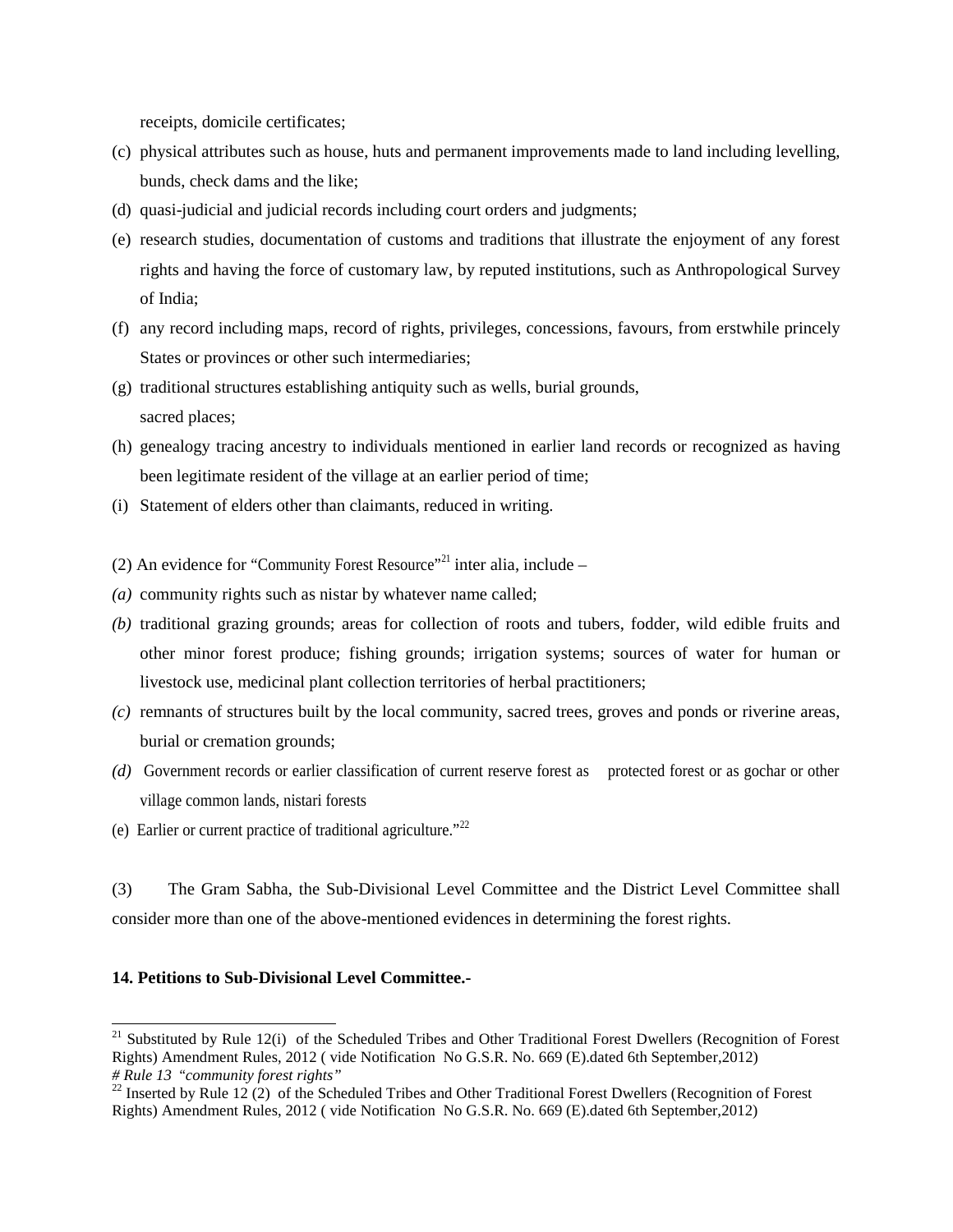(1) Any person aggrieved by the resolution of the Gram Sabha may within a period of sixty days from the date of the resolution file a petition to the Sub-Divisional Level Committee.

(2) The Sub-Divisional Level Committee shall fix a date for the hearing and intimate the petitioner and the concerned Gram Sabha in writing as well as through a notice at a convenient public place in the village of the petitioner at least fifteen days prior to the date fixed for the hearing.

(3) The Sub-Divisional Level Committee may either allow or reject or refer the petition to concerned Gram Sabha for its reconsideration.

(4) After receipt of such reference, the Gram Sabha shall meet within a period of thirty days, hear the petitioner, pass a resolution on that reference and forward the same to the Sub-Divisional Level Committee.

(5) The Sub-Divisional Level Committee shall consider the resolution of the Gram Sabha and pass appropriate orders, either accepting or rejecting the petition.

(6) Without prejudice to the pending petitions, Sub-Divisional Level Committee shall examine and collate the records of forest rights of the other claimants and submit the same through the concerned Sub- Divisional Officer to the District Level Committee.

(7) In case of a dispute between two or more Gram Sabhas and on an application of any of the Gram Sabhas or the Sub-Divisional Level Committee on its own, shall call for a joint meeting of the concerned Gram Sabhas with a view to resolving the dispute and if no mutually agreed solution can be reached within a period of thirty days, the Sub-Divisional Level Committee shall decide the dispute after hearing the concerned Gram Sabhas and pass appropriate orders.

#### **15. Petitions to District Level Committee:-**

(1) Any person aggrieved by the decision of the Sub-Divisional Level Committee may within a period of sixty days from the date of the decision of the Sub-Divisional Level Committee file a petition to the District Level Committee.

(2) The District Level Committee shall fix a date for the hearing and intimate the petitioner and the concerned Sub-Divisional Level Committee in writing as well as through a notice at a convenient public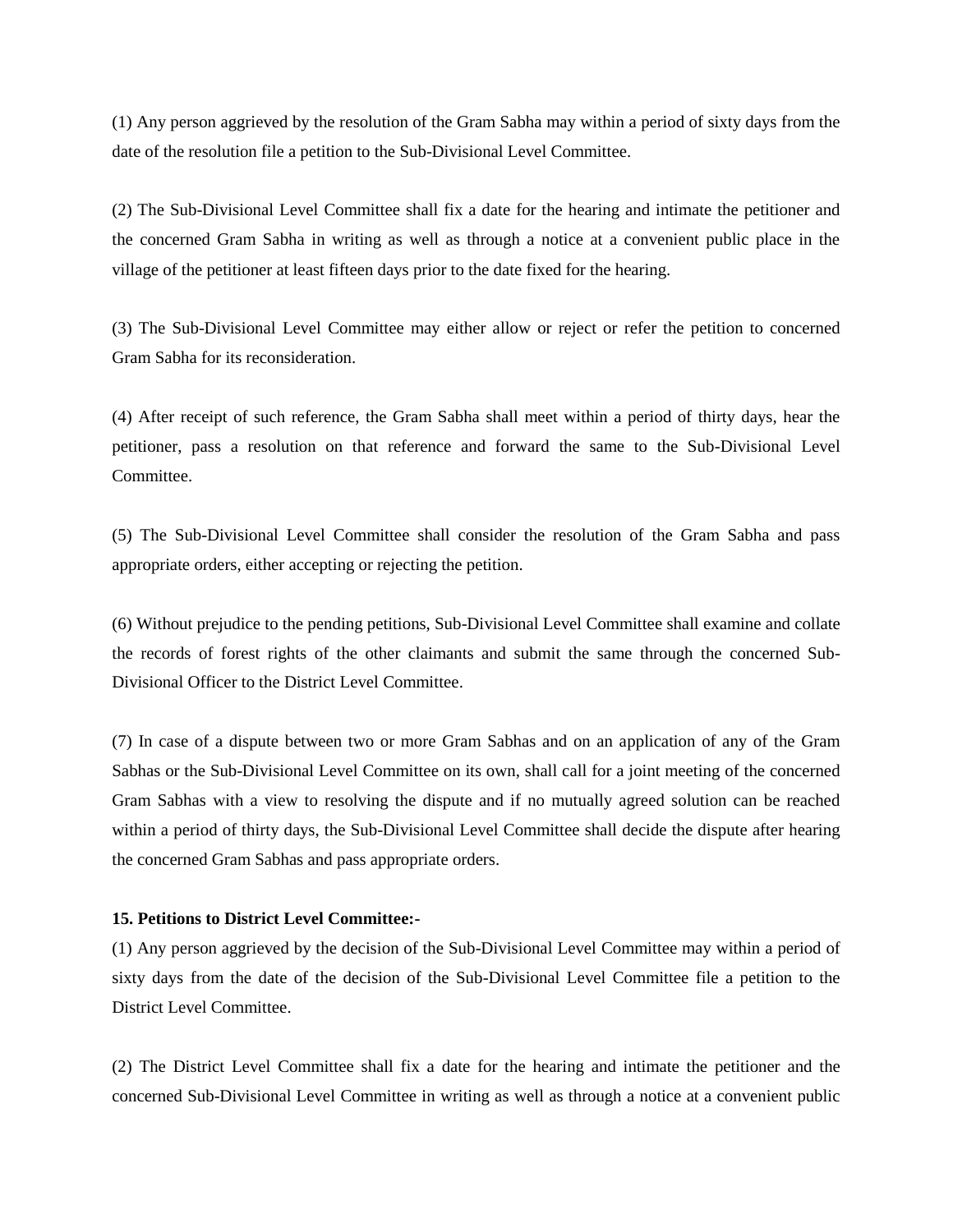place in the village of the petitioner at least fifteen days prior to the date fixed for the hearing.

(3) The District Level Committee may either allow or reject or refer the petition to concerned Sub- Divisional Level Committee for its reconsideration.

(4) After receipt of such reference, the Sub-Divisional Level Committee shall hear the petitioner and the Gram Sabha and take a decision on that reference and intimate the same to the District Level Committee.

(5) The District Level Committee shall then consider the petition and pass appropriate orders, either accepting or rejecting the petition.

(6) The District Level Committee shall send the record of forest rights of the claimant or claimants to the District Collector or District Commissioner for necessary correction in the records of the Government.

(7) In case there is a discrepancy between orders of two or more Sub-Divisional Level Committees, the District Level Committee on its own, shall call for a joint meeting of the concerned Sub-Divisional Level Committees with a view to reconcile the differences and if no mutually agreed solution can be reached, the District Level Committee shall adjudicate the dispute after hearing the concerned Sub-Divisional Level Committees and pass appropriate orders

#### **16. Post Claim support and handholding to holders of forest rights:**

The State Government shall ensure through its departments especially tribal and social welfare, environment and forest, revenue, rural development, panchayati raj and other departments relevant to upliftment of forest dwelling scheduled tribes and other traditional forest dwellers, that all government schemes including those relating to land improvement, land productivity, basic amenities and other livelihood measures are provided to such claimants and communities whose rights have been recognized and vested under the Act.<sup>23</sup>

<sup>&</sup>lt;sup>23</sup> Inserted by Rule 13 of the Scheduled Tribes and Other Traditional Forest Dwellers (Recognition of Forest Rights) Amendment Rules, 2012 ( vide Notification No G.S.R. No. 669 (E).dated 6th September,2012)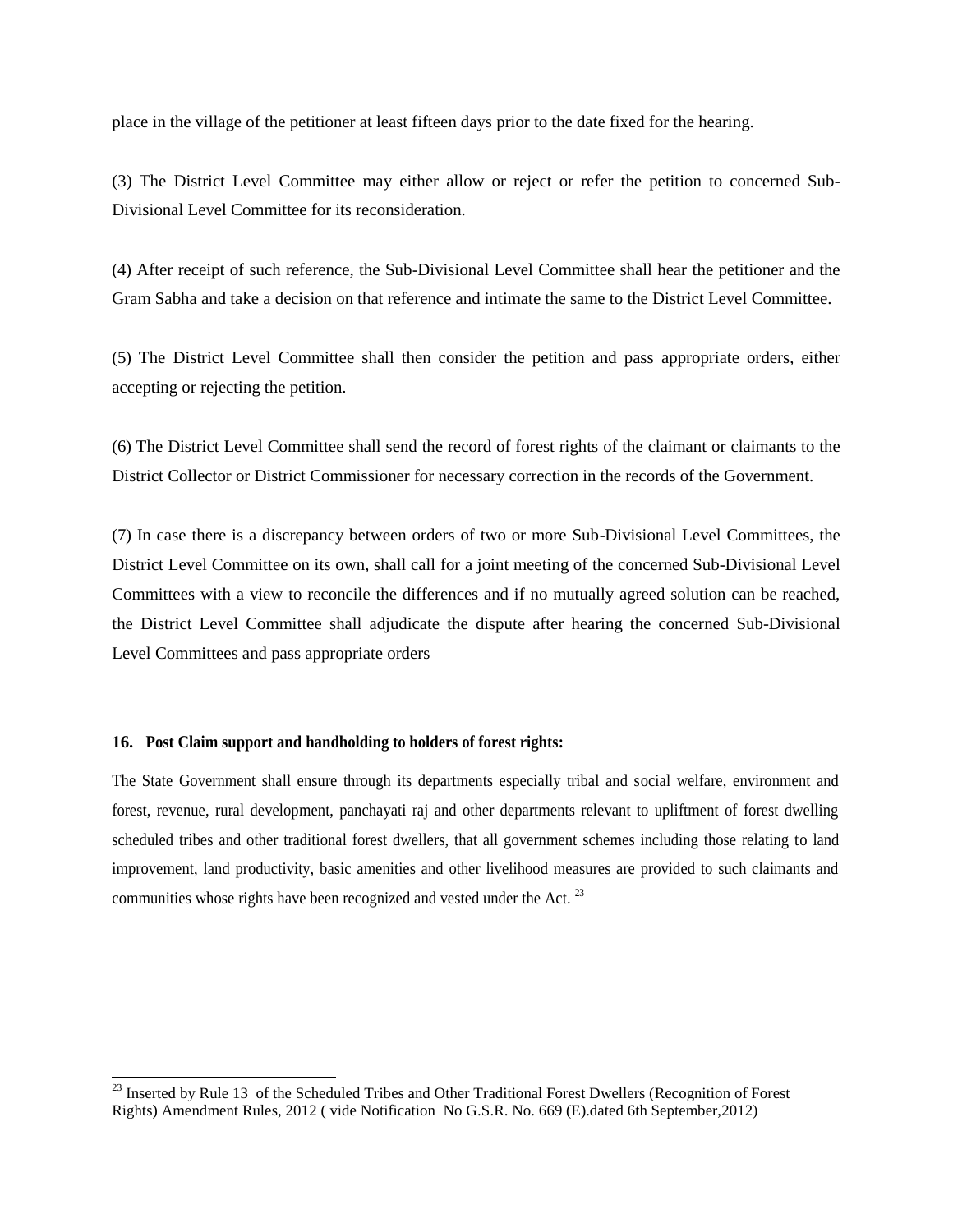me futa

**Dr. Bachittar Singh,** Joint Secretary [ F. No.17014/ 02/ 2007–PC&V (Vol.VII) ] The Scheduled Tribes and Other Traditional Forest Dwellers (Recognition of Forest Rights) Rules, 2007 Government of India Ministry of Tribal Affairs

……………………….

[F.No. 23011/32/2010-(Vol. II )]

Dr. Sadhana Rout, Joint Secretary The Scheduled Tribes and Other Traditional Forest Dwellers (Recognition of Forest Rights) Amendment Rules, 2012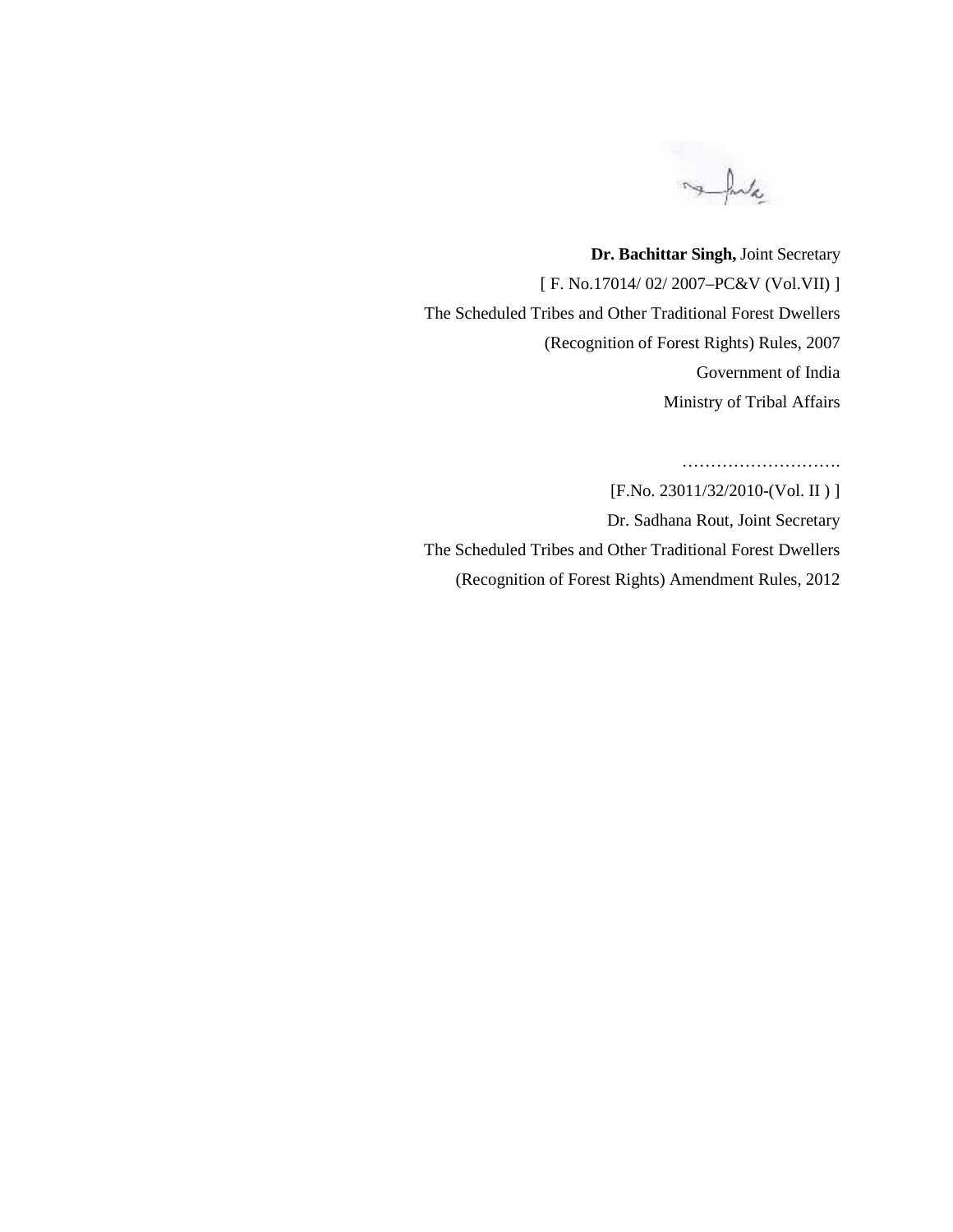#### **ANNEXURE - I**

**[See rule 6(l)]**

## **FORM – A**

# **CLAIM FORM FOR RIGHTS TO FOREST LAND**

#### **[See rule 11(1)(a)]**

- 1. Name of the claimant (s):
- 2. Name of the spouse
- 3. Name of father/ mother
- 4. Address:
- 5. Village:
- 6. Gram Panchayat:
- 7. Tehsil/ Taluka:
- 8. District:
- 9. (a) Scheduled Tribe : Yes/ No (Attach authenticated copy of Certificate) (b) Other Traditional Forest Dweller: Yes/ No
	- (If a spouse is a Scheduled Tribe (attach authenticated copy of certificate)
- 10. Name of other members in the family with age:
	- (including children and adult dependents)

# **Nature of claim on land:**

- 1. Extent of forest land occupied
	- a. for habitation
	- b. for self-cultivatio, if any:
	- (See Section 3 (1) (a) of the Act)
- 1. disputed lands if any:

(See Section 3(1)(f) of the Act)

- 2. Pattas/ leases/ grants, if any:
- (See Section  $3(1)(g)$  of the Act)
- 3. Land for in situ rehabilitation or alternative land, if any:
- (See Section 3(1)(m) of the Act)
- 4. Land from where displaced without land compensation: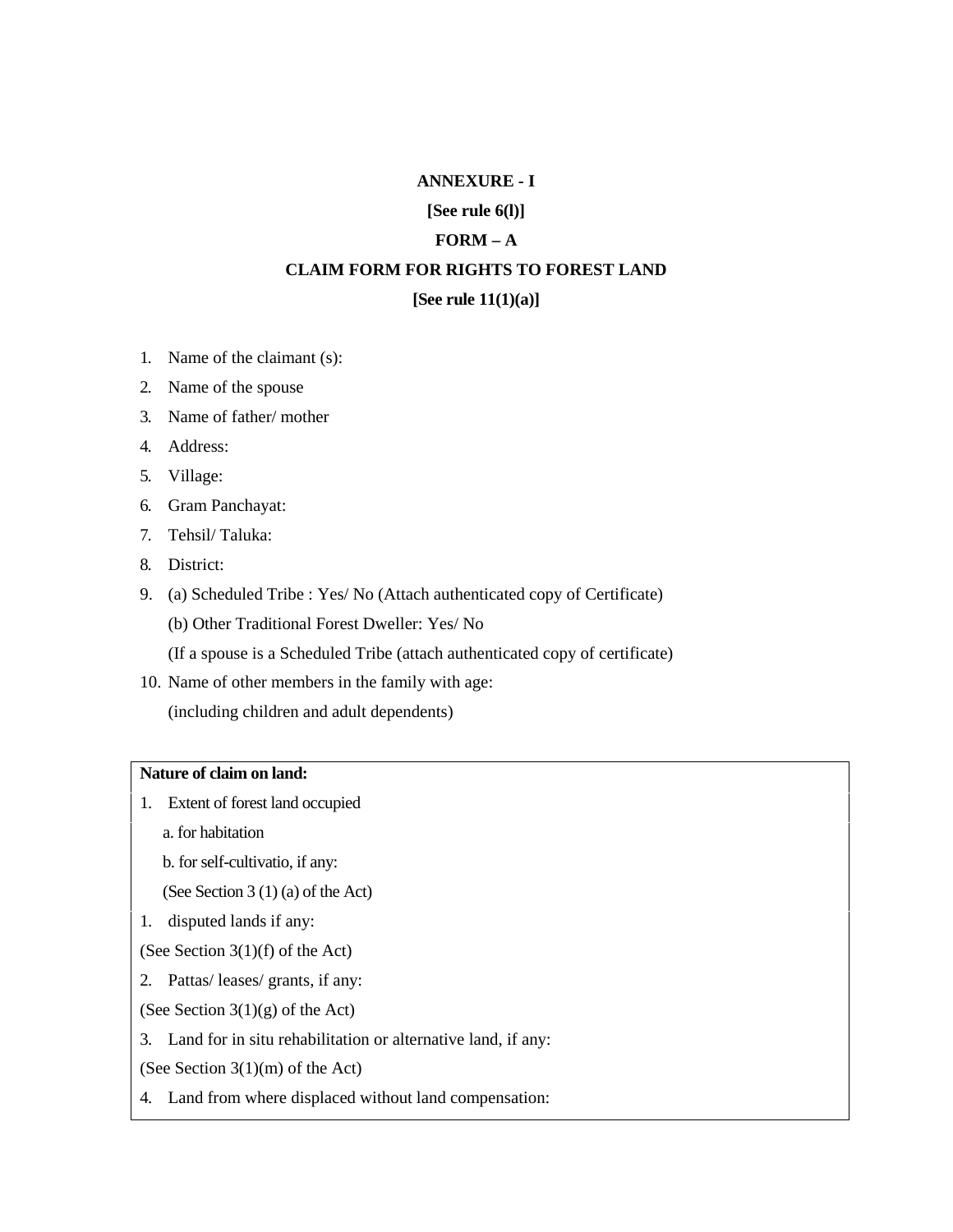(See Section 4(8) of the Act)

- 5. Extent of land in forest villages, if any:
- (See Section 3(1)(h) of the Act)
- 6. Any other traditional right, if any:
- (See Section 3(1)(l) of the Act)
- 7. Evidence in support:

(See Rule 13)

8. Any other information:

Signature/ Thumb Impression of the Claimant(s):

The Scheduled Tribes and Other Traditional Forest Dwellers

(Recognition of Forest Rights) Rules, 2007

Government of India

Ministry of Tribal Affairs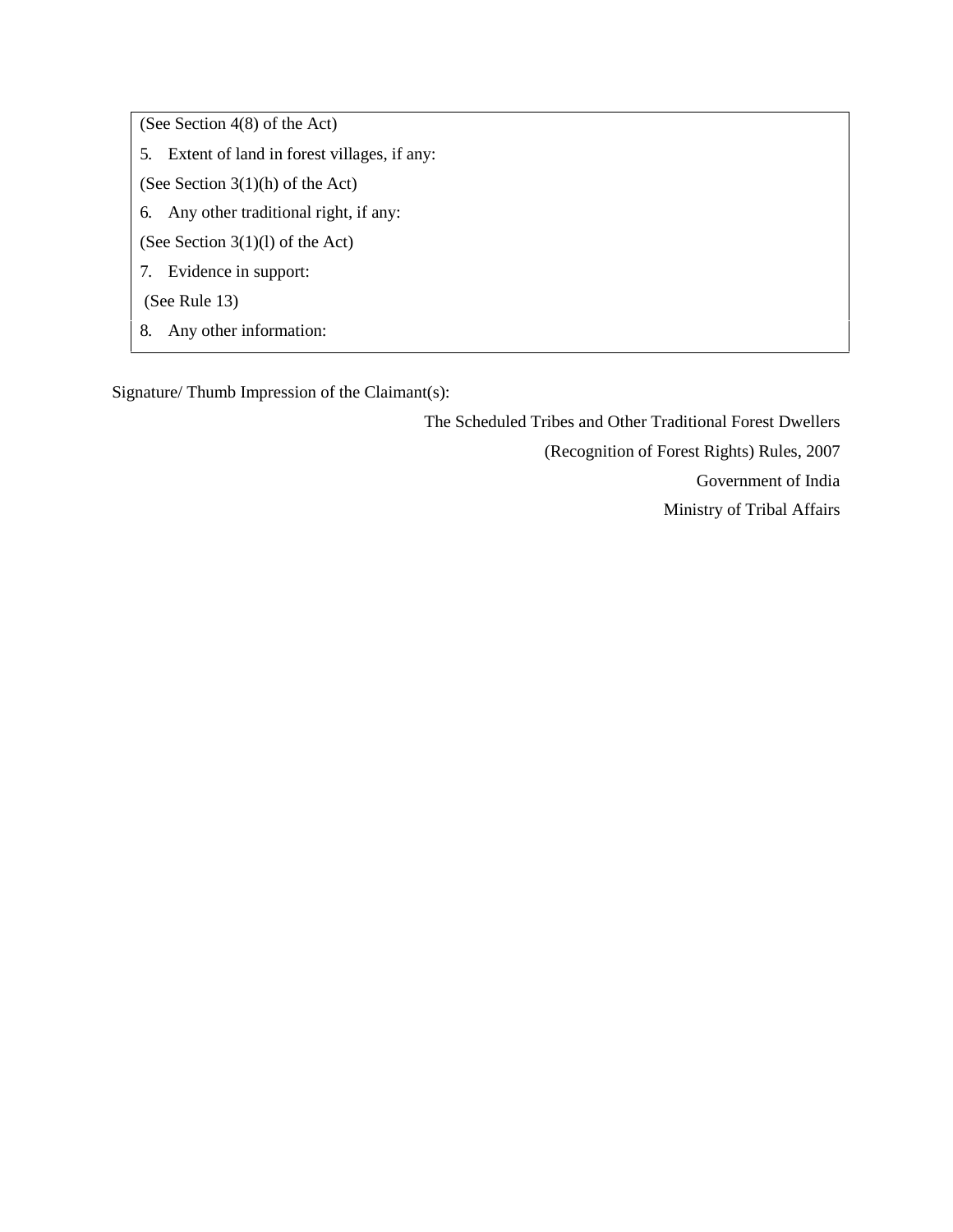# **FORM – B CLAIM FORM FOR COMMUNITY RIGHTS [See rule 11(1)(a) and (4)]**

- 1. Name of the claimant(s):
	- a. FDST community: Yes/ No
	- b. OTFD community: Yes/ No
- 2. Village:
- 3. Gram Panchayat:
- 4. Tehsil/ Taluka:
- 5. District:

Nature of community rights enjoyed:

1. Community rights such as nistar, if any:

(See Section 3(1)(b) of the Act)

2. Rights over minor forest produce, if any:

(See Section 3(1)(c) of the Act)

3. Community rights

- a. Uses or entitlements (fish, water bodies), if any:
- b. Grazing, if any
- c. traditional resource access for nomadic and pastoralist, if any:

(See Section  $3(1)(g)$  of the Act)

4. Community tenures of habitat and habitation for PTGs and pre-agricultural communities, if any: (See Section 3 (1)(e) of the Act)

5. Right to access biodiversity, intellectual property and traditional knowledge, if any: (See Section  $3(1)(k)$  of the Act)

6. Other traditional right, if any:

(See Section 3(1)(l) of the Act)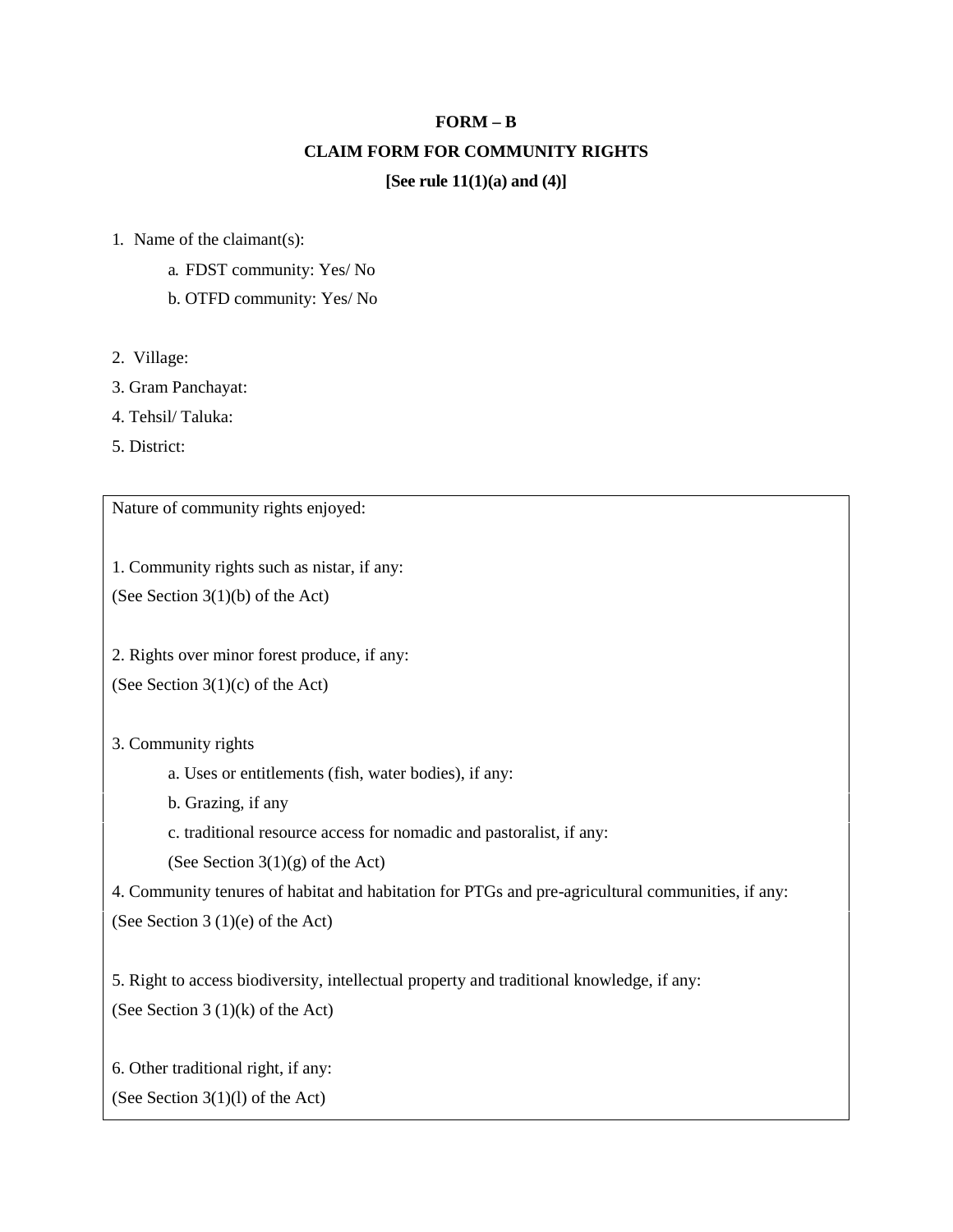7. Evidence in support:

(See Rule 13)

8. Any other information

Signature / Thumb Impression of the Claimant (s):

> The Scheduled Tribes and Other Traditional Forest Dwellers (Recognition of Forest Rights) Rules, 2007 Government of India Ministry of Tribal Affairs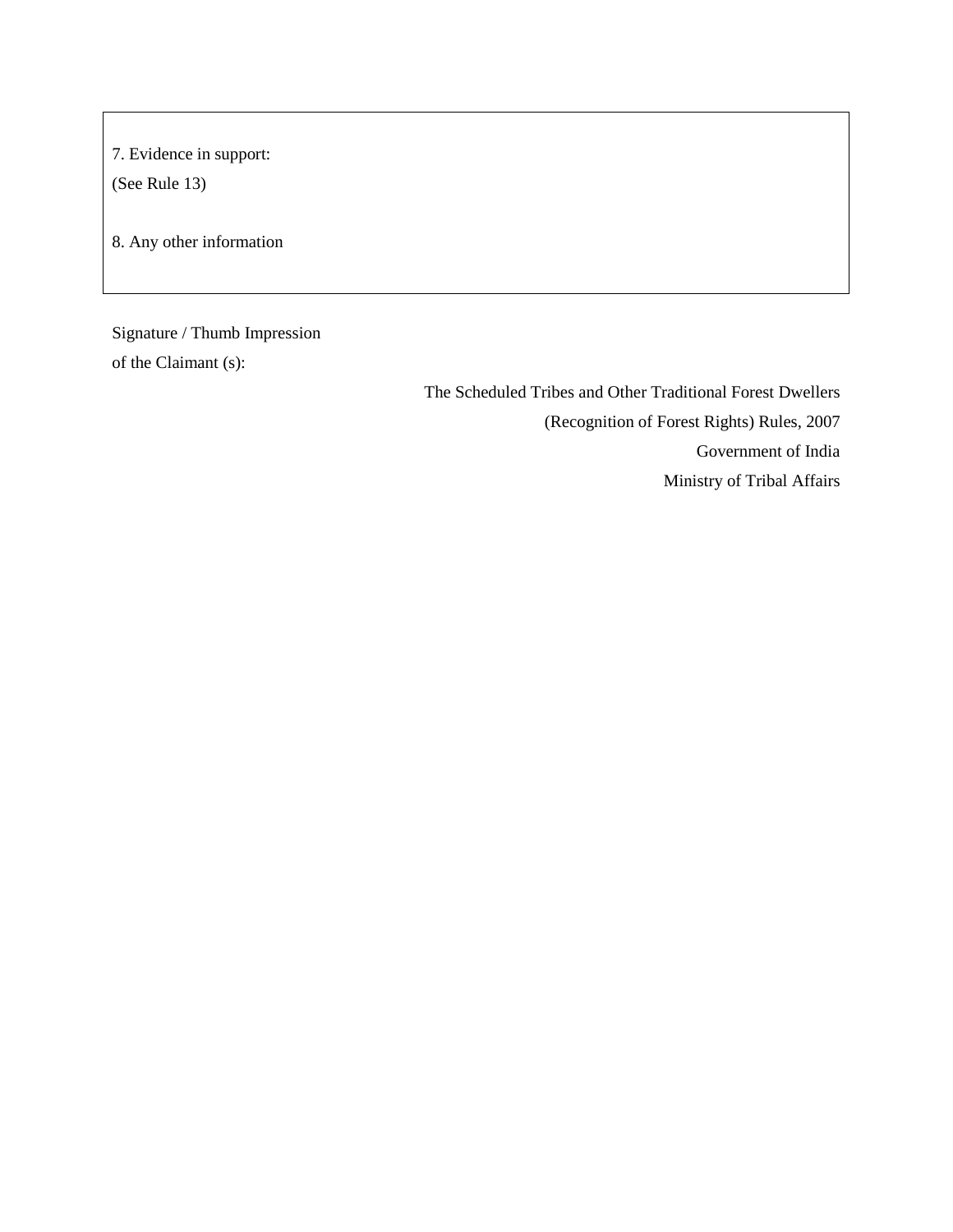# "FORM –  $C^{24}$

## **CLAIM FORM FOR RIGHTS TO COMMUNITY FOREST RESOURCE**

[See section  $3(1)(i)$  of the Act and rule  $11(1)$  and  $4(a)$ ]

1.Village/Gram Sabha:

2. Gram Panchayat:

3. Tehsil/ Taluka:

4. District:

5. Name(s) of members of the gram sabha [Attach as separate sheet, with status of Scheduled Tribes/Other Traditional Forest Dwellers indicated next to each member].

Presence of few Scheduled Tribes/ Other Traditional forest Dwellers is sufficient to make the claim.

We, the undersigned residents of this Gram Sabha hereby resolve that the area detailed below and in the attached map comprises our Community Forest Resource over which we are claiming recognition of our forest rights under section 3(1)(i).

[Attach a map of the community forest resource, showing location, landmarks within the traditional or customary boundaries of the village or seasonal use of landscape in the case of pastoral communities to which the community had traditional access and which they have been traditionally protecting, regenerating , conserving and managing for sustainable use. Please note that this need not correspond to existing legal boundaries.)

6. Khasra / Compartment No.(s), if any and if known:

7. Bordering Villages:

- (i)
- (ii)

<sup>24</sup> *Inserted by Rule 14 of the Scheduled Tribes and Other Traditional Forest Dwellers (Recognition of Forest Rights) Amendment Rules, 2012 ( vide Notification No G.S.R. No. 669 (E).dated 6th September,2012)*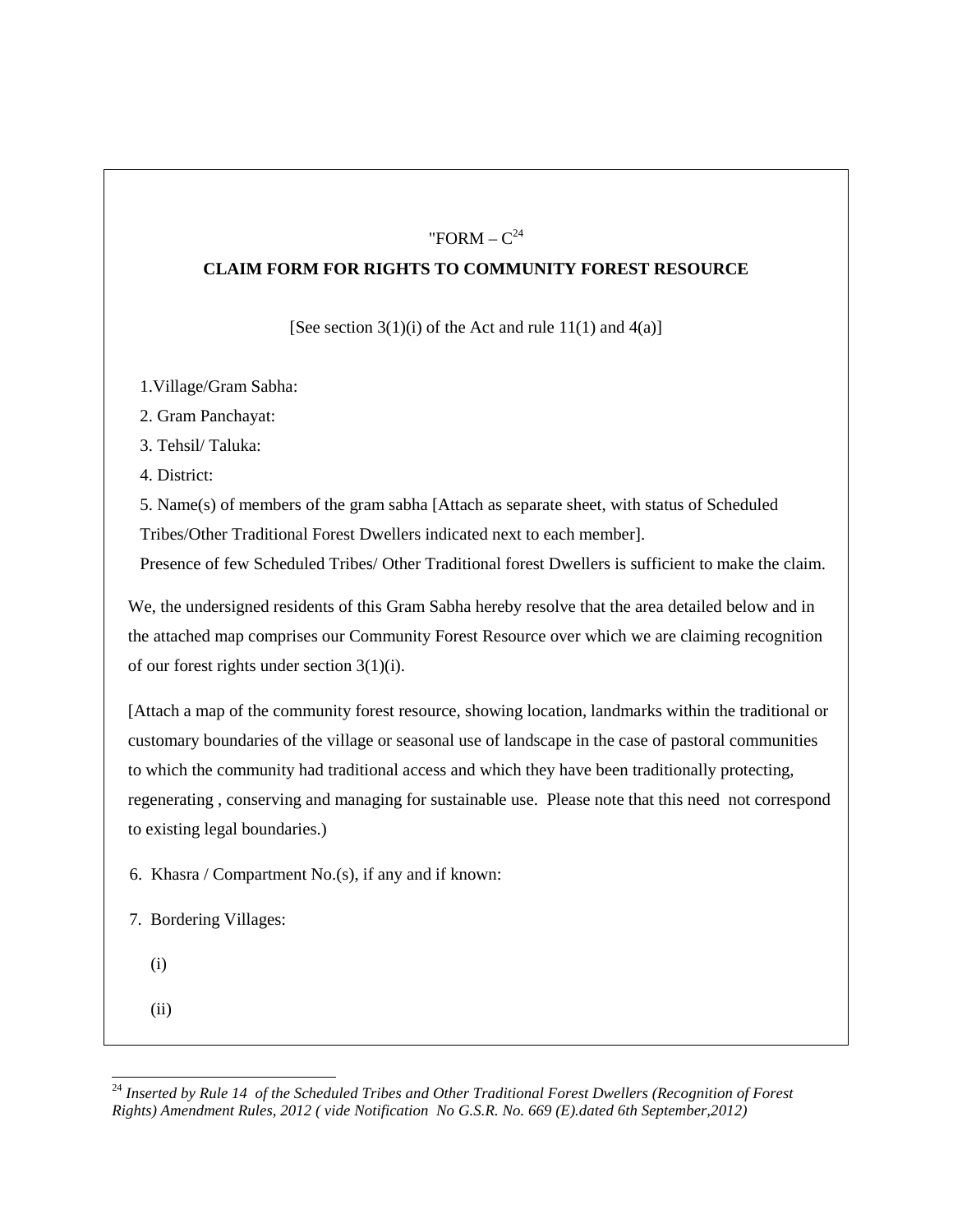(iii)

(This may also include information regarding sharing of resources and responsibilities with any other villages.)

8. List of Evidence in Support (Please see Rule 13)

Signature / Thumb impression of the Claimant(s):

*The Scheduled Tribes and Other Traditional Forest Dwellers (Recognition of Forest Rights) Amendment Rules, 2012 Government of India Ministry of Tribal Affairs*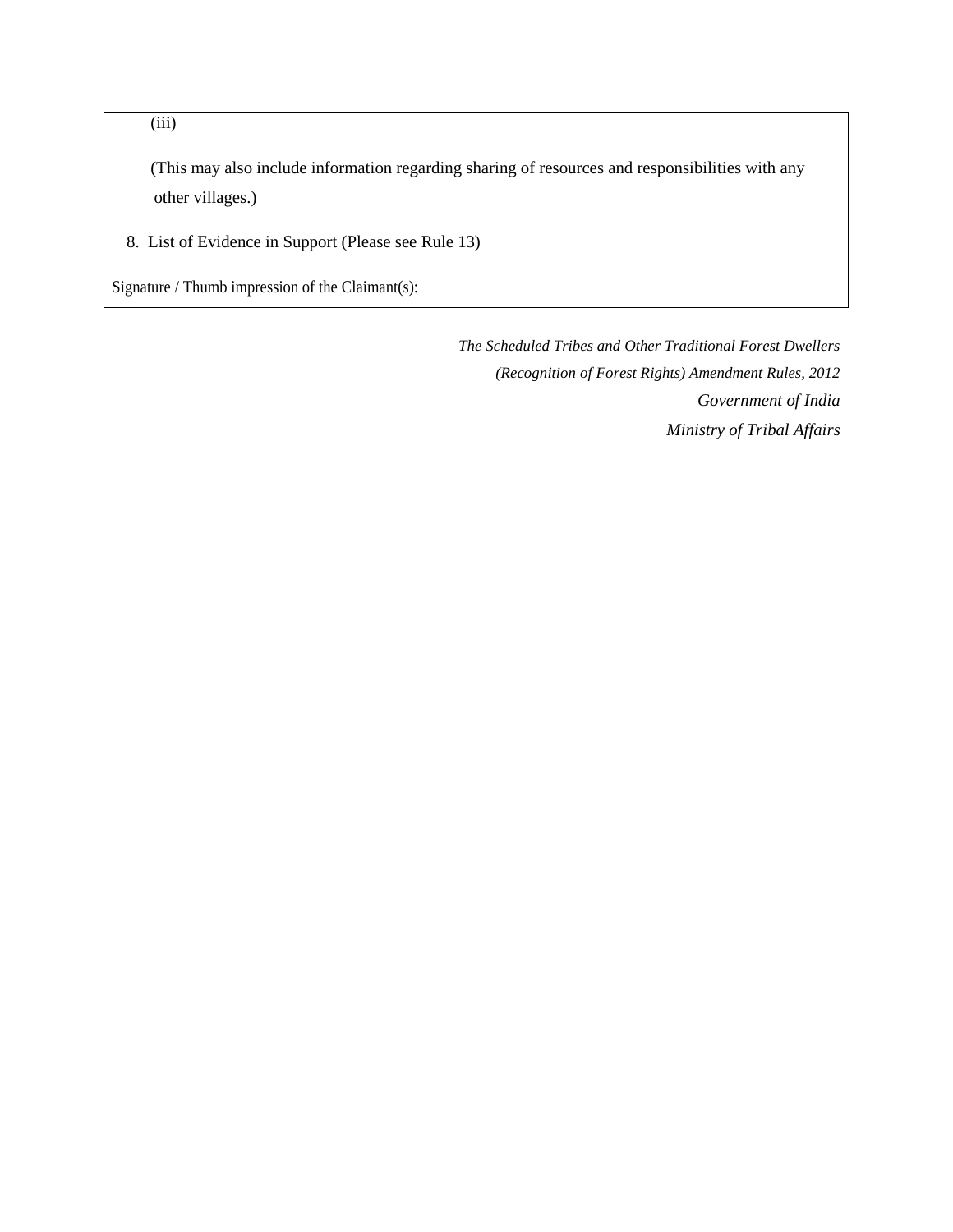# **ANNEXURE – II**

#### **[See rule 8(h)]**

# **TITLE FOR FOREST LAND UNDER OCCUPATION**

- 1. Name(s) of holder (s) of forest rights (including spouse):
- 2. Name of the father/ mother:
- 3. Name of dependents:
- 4. Address:
- 5. Village/gram sabha:
- 6. Gram Panchayat:
- 7. Tehsil/ Taluka:
- 8. District:
- 9. Whether Scheduled Tribe or Other Traditional Forest Dweller
- 10. Area:
- 11. Description of boundaries by prominent landmarks including khasra/ compartment No: This title is heritable, but not alienable or transferable under sub section (4) of section 4 of the Act.

We, the undersigned, hereby, for and on behalf of the Government of (Name of the State)…………affix our signatures to confirm the above forest right.

**Divisional Forest Officer/ District Tribal Welfare Officer Deputy Conservator of Forests**

#### **District Collector/ Deputy Commissioner**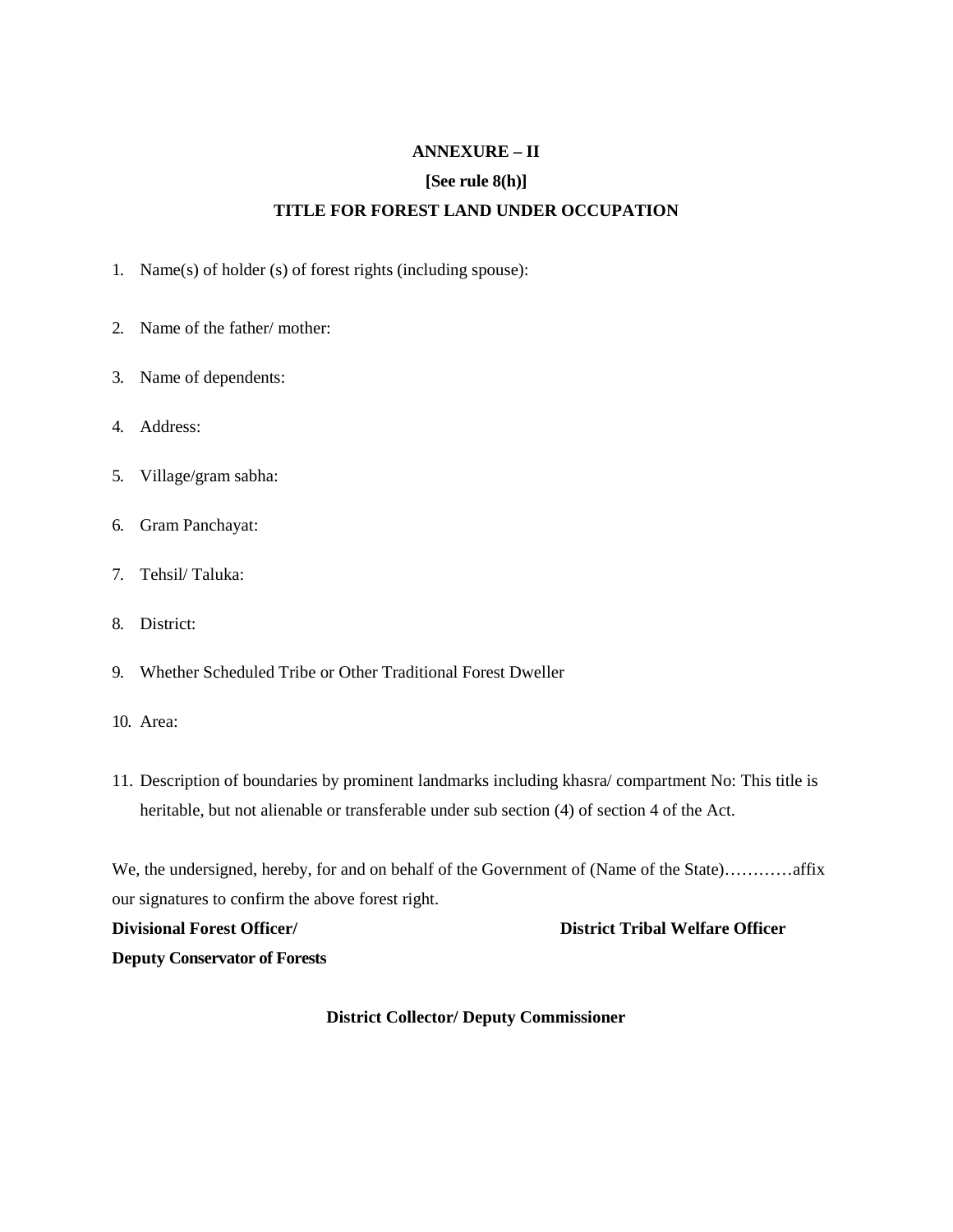# **ANNEXURE – III**

#### **[See rule 8(h)]**

# **TITLE TO COMMMUNITY FOREST RIGHTS**

- 1. Name(s) of the holder (s) of community forest right:
- 2. Village/ Gram Sabha:
- 3. Gram Panchayat:
- 4. Tehsil/ Taluka:
- 5. District:
- 6. Scheduled Tribe/ Other Traditional Forest Dweller:
- 7. Nature of community rights:
- 8. Conditions if any:
- 9. Description of boundaries including customary boundary and/or by prominent landmarks including khasra/ compartment No:

Name(s) of the holder (s) of community forest right:

1.………………………… 2………………………….. 3…………………………..

We, the undersigned, hereby, for and on behalf of the Government of (Name of the State)…………affix our signatures to confirm the forest right as mentioned in the Title to the above mentioned holders of community forest rights.

#### **Divisional Forest Officer/ District Tribal Welfare Officer**

**Deputy Conservator of Forests**

#### **District Collector/ Deputy Commissioner**